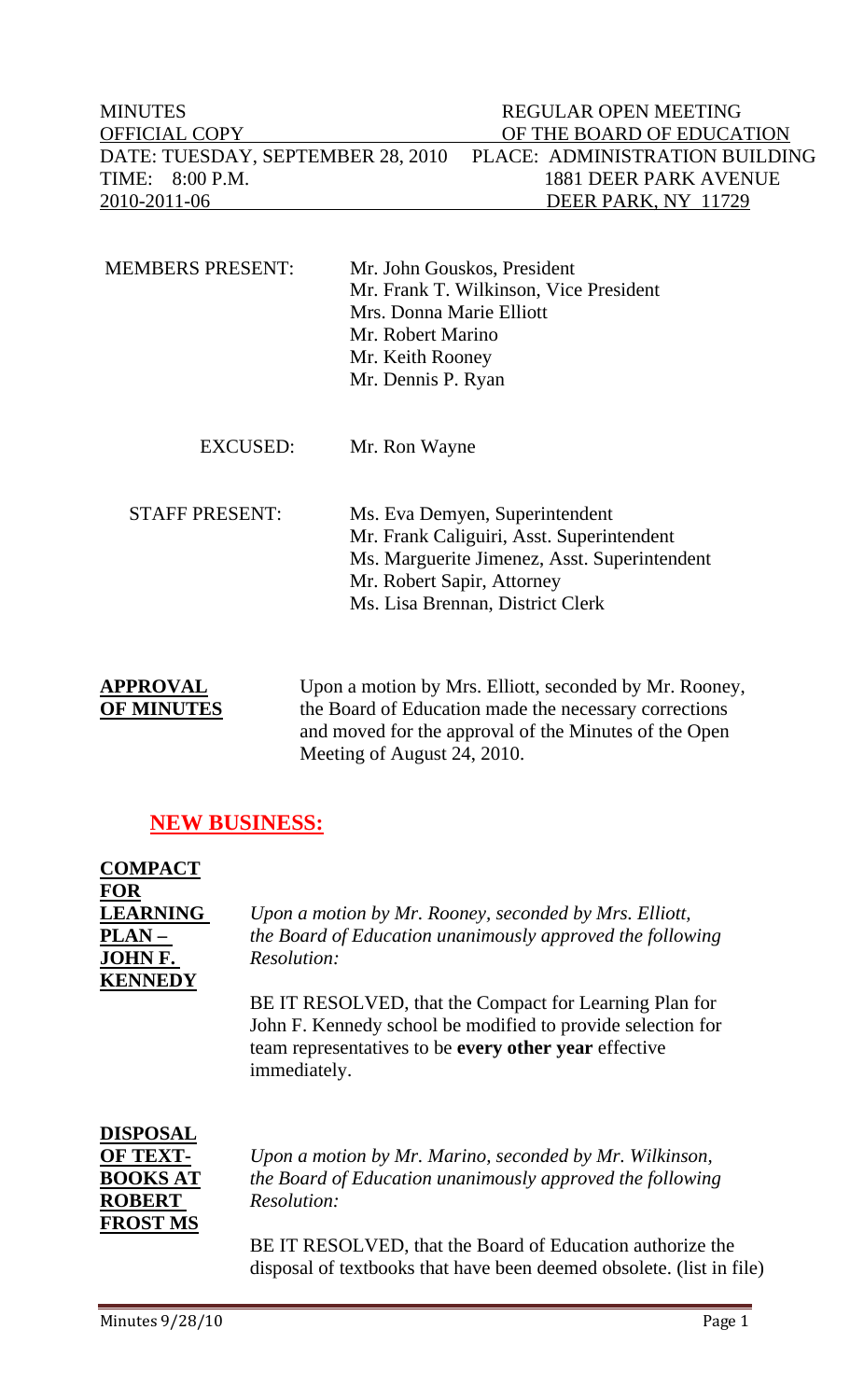# **DISPOSAL OF PIANO FROST M.S.** *Resolution:*

**FROM** *Upon a motion by Mr. Marino, seconded by Mr. Wilkinson,*  **ROBERT** *the Board of Education unanimously approved the following* 

> BE IT RESOLVED, that the Board of Education authorize the disposal of an Everette Piano #177724 located at Robert Frost MS.

BE IT FURTHER RESOLVED, that the piano is not is working order and will cost more to fix. The piano will be disposed of properly.

# **ACCEPT-ANANCE OF TO ROBERT** *Resolution:*  **FROST M.S.**

**MONETARY** *Upon a motion by Mr. Wilkinson, seconded by Mr. Rooney,*  **DONATION** *the Board of Education unanimously approved the following* 

> BE IT RESOLVED, that the Board of Education will accept a check for \$247.35 from Target stores as part of the "Take Charge of Education" Program.

> IT IS FUTHER RESOLVED, that this check will be deposited into the Principal's fund.

**ACCEPT-ANANCE DONATION** *Resolution*: **TO J.F.K.**

**OF** *Upon a motion by Mrs. Elliott, seconded by Mr. Wilkinson,*  **MONETARY** *the Board of Education unanimously approved the following* 

> BE IT RESOLVED, that the Board of Education will accept a check for \$696.55 from Target stores as part of the "Take Charge of Education" Program.

> IT IS FUTHER RESOLVED, that this check will be deposited into the JFK Spirit Account.

| <b>ACCEPTANCE</b> |                                                                                                                                                                                                          |
|-------------------|----------------------------------------------------------------------------------------------------------------------------------------------------------------------------------------------------------|
| OF PLAY-          |                                                                                                                                                                                                          |
| <b>GROUND</b>     | Upon a motion by Mr. Rooney, seconded by Mr. Marino, the                                                                                                                                                 |
| <b>EQUIPMENT</b>  | Board of Education unanimously approved the following                                                                                                                                                    |
| <b>TO ABRAHAM</b> | <i>Resolution:</i>                                                                                                                                                                                       |
| <b>LINCOLN</b>    |                                                                                                                                                                                                          |
| <b>SCHOOL</b>     | BE IT RESOLVED, that on behalf of the Abraham Lincoln<br>PFC, the Board of Education accepts an 8' Ball Toss<br>playground piece for the Abraham Lincoln school that will be<br>installed by the vendor. |
|                   |                                                                                                                                                                                                          |

The Board of Education accepts this gift with much appreciation.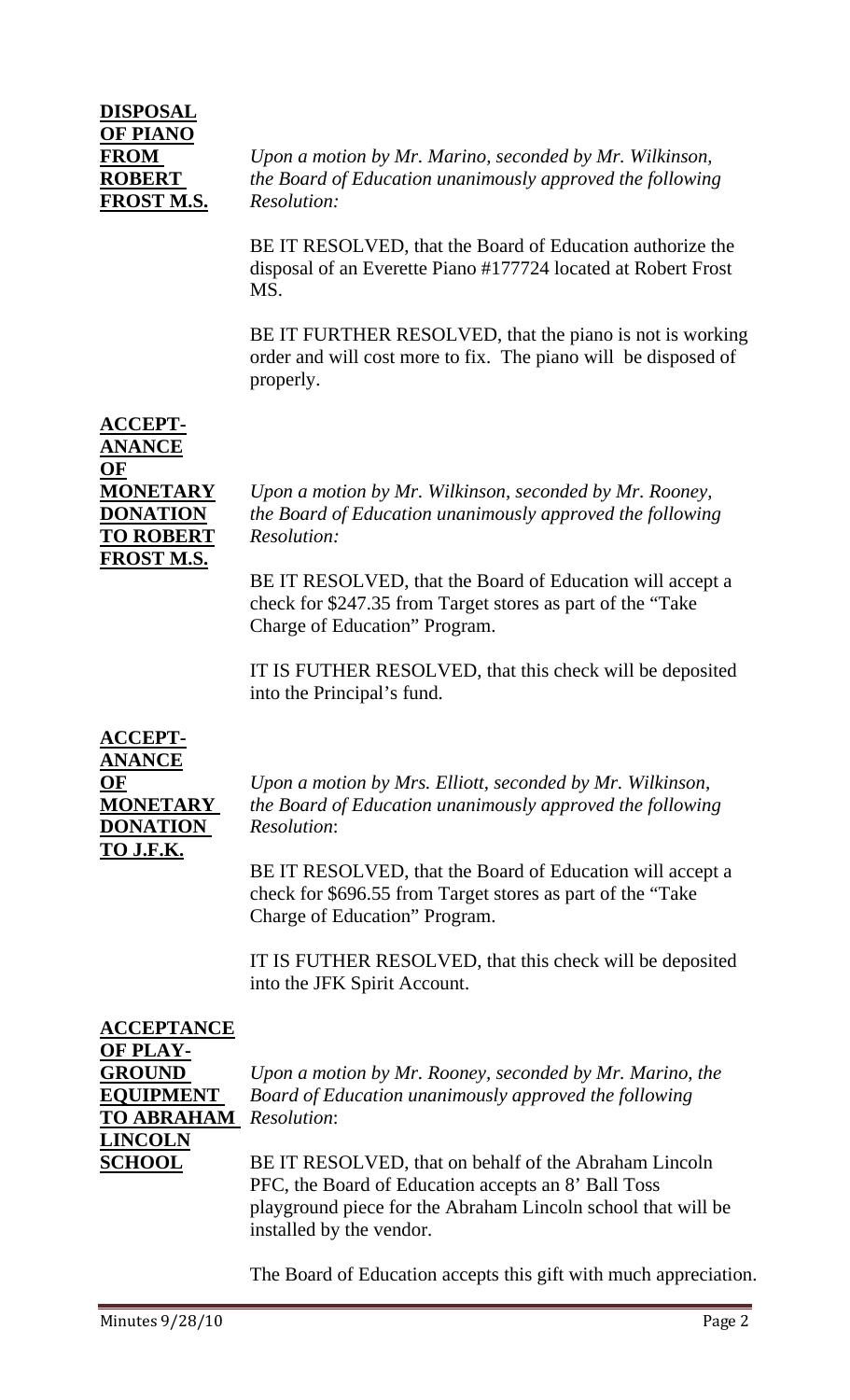# **SECOND READING ACCESS TO BUILDINGS**

**AND** *Upon a motion by Mr. Rooney, seconded by Mrs. Elliott, the*  **APPROVAL** *Board of Education approved the following Resolution (5-1 vote):*   **POLICY #8211** NAY – Mr. Dennis Ryan

> RESOLVED, that this policy shall be included as accepted and adopted by the Board of Education and placed in the Board of Education Policy Manual.

# **#8211 – Access to Buildings**

**FIRST** *Upon a motion by Mr. Wilkinson, seconded by Mr. Marino,*  **READING** *the Board of Education unanimously approved the following*  **OF POLICIES** *: Resolution:* 

**# 5150, School Admissions, #5420, Student Health Services, #5420-R, Student Health Services Regulations, #5500 Student Records, #5500-R, Student Records Regulation, #6700, Purchasing, #6700-R, Purchasing Regulation, #8330, Authorized Use of District Owned Materials & Equipment, #8332, Use of Cell Phones**

> BE IT RESOLVED, that the Board of Education approve the revisions to policies stated above.

| DONATION          |                                                               |
|-------------------|---------------------------------------------------------------|
| <b>TO THE</b>     |                                                               |
| <b>DEPT. OF</b>   | Upon a motion by Mr. Marino, seconded by Mr. Rooney, the      |
| FINE &            | Board of Education unanimously approved the following         |
| <b>PERFORMING</b> | Resolution:                                                   |
| ARTS              |                                                               |
|                   | RESOLVED, that Mr. David Knuffke will donate a Valdesta       |
|                   | 750 digital piano and a 35mm Pentax camera with lenses to the |
|                   | Department of Fine and Performing Arts.                       |

BE IT FURTHER RESOLVED, that the Deer Park School District accepts this gift with much appreciation.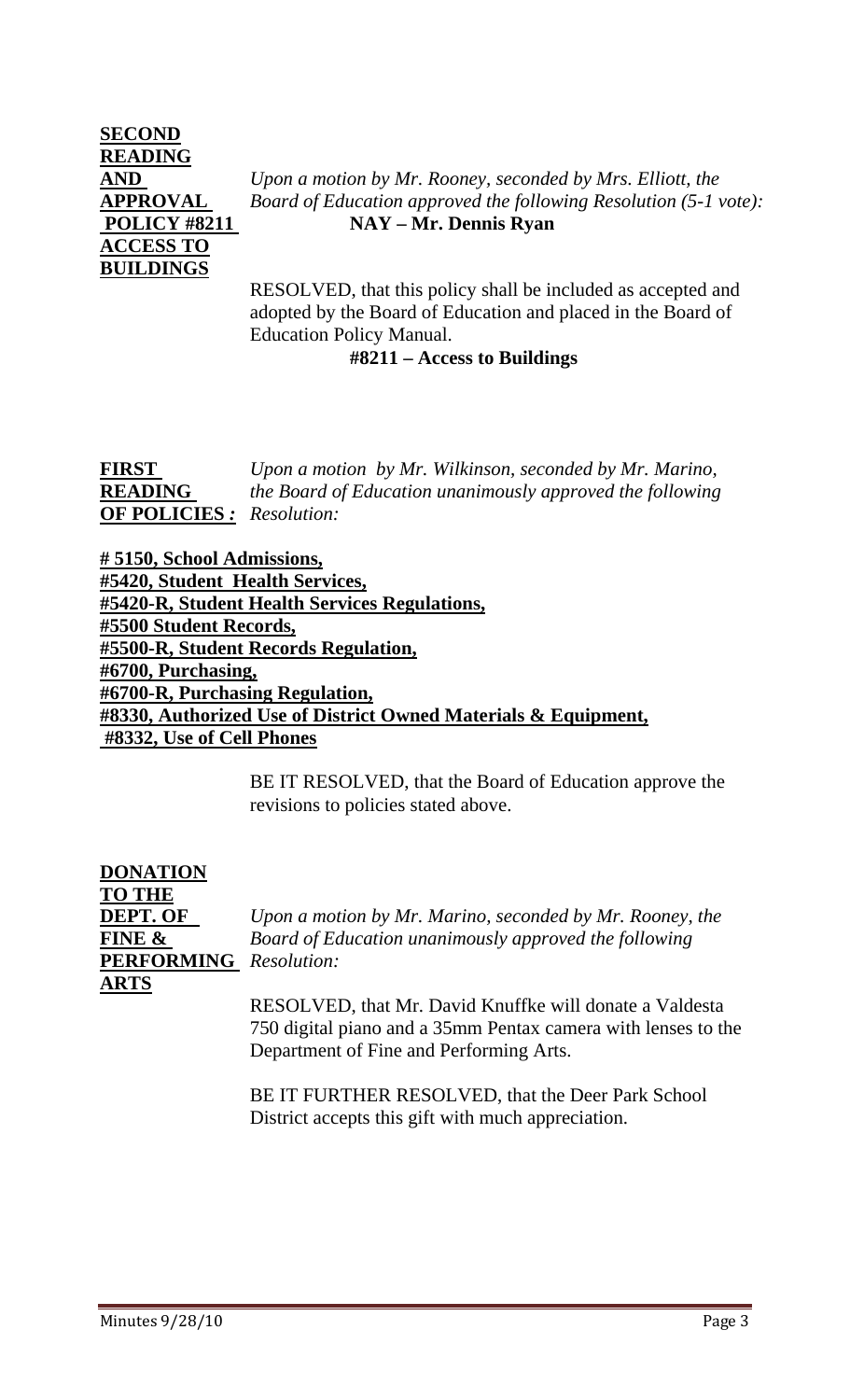**TRANSFER** *Upon a motion by Mr. Marino, seconded by Mr. Rooney, the*  **TO** *Board of Education approved the following Resolution(4-2 vote):*  **RESERVE NAY – Mr. Dennis Ryan FUNDS Mr. Frank Wilkinson** 

> BE IT RESOLVED, that the Board of education hereby approves the transfer of excess fund balance from the 2009- 2010 fiscal year to the following reserves: \$150,000 – Retirement Contribution, \$150,000 – Workers Compensation, \$150,000 – Unemployment Insurance and \$150,000 – Employee Benefit Accrued Liability and \$600,000 to Appropriated Fund Balance.

**APPROVAL** *Upon a motion by Mrs. Elliott, seconded by Mr. Rooney, the*  **OF** *Board of Education unanimously approved the following*  **SCHEDULES** *schedules collectively:* 

# **NON-INSTRUCTIONAL**

#### **SCHEDULE -- CS --CHANGE OF SALARY/ STATUS (Non-Instructional)**

**Lisa Brennan** District Office Position: District Clerk Salary/Step: \$42,380 Effective Date(s): 7/1/2010 - 6/30/2011

#### **Renee Fernandez**

Transportation Position: Substitute Bus Driver Salary/Step: No Change Effective Date(s): 9/1/2010 - 6/30/2011 Change status from regular driver TO SUBSTITUTE DRIVER

#### **Kirk Gostkowski**

Memorial Position: Plant Facilities Administrator Salary/Step: \$120,371 Effective Date(s): 7/1/2010 - 6/30/2011

#### **Eric Heissenbuttel**

Transportation Position: Substitute Bus Driver Salary/Step: No Change Effective Date(s): 9/1/2010 - 6/30/2011 Change of status from regular bus driver TO SUBSTITUTE DRIVER

#### **Jeanne-Marie Kavanagh**

Deer Park High School Position: Swimming Pool Manager Salary/Step: \$44,628 Effective Date(s): 7/1/2010 - 6/30/2011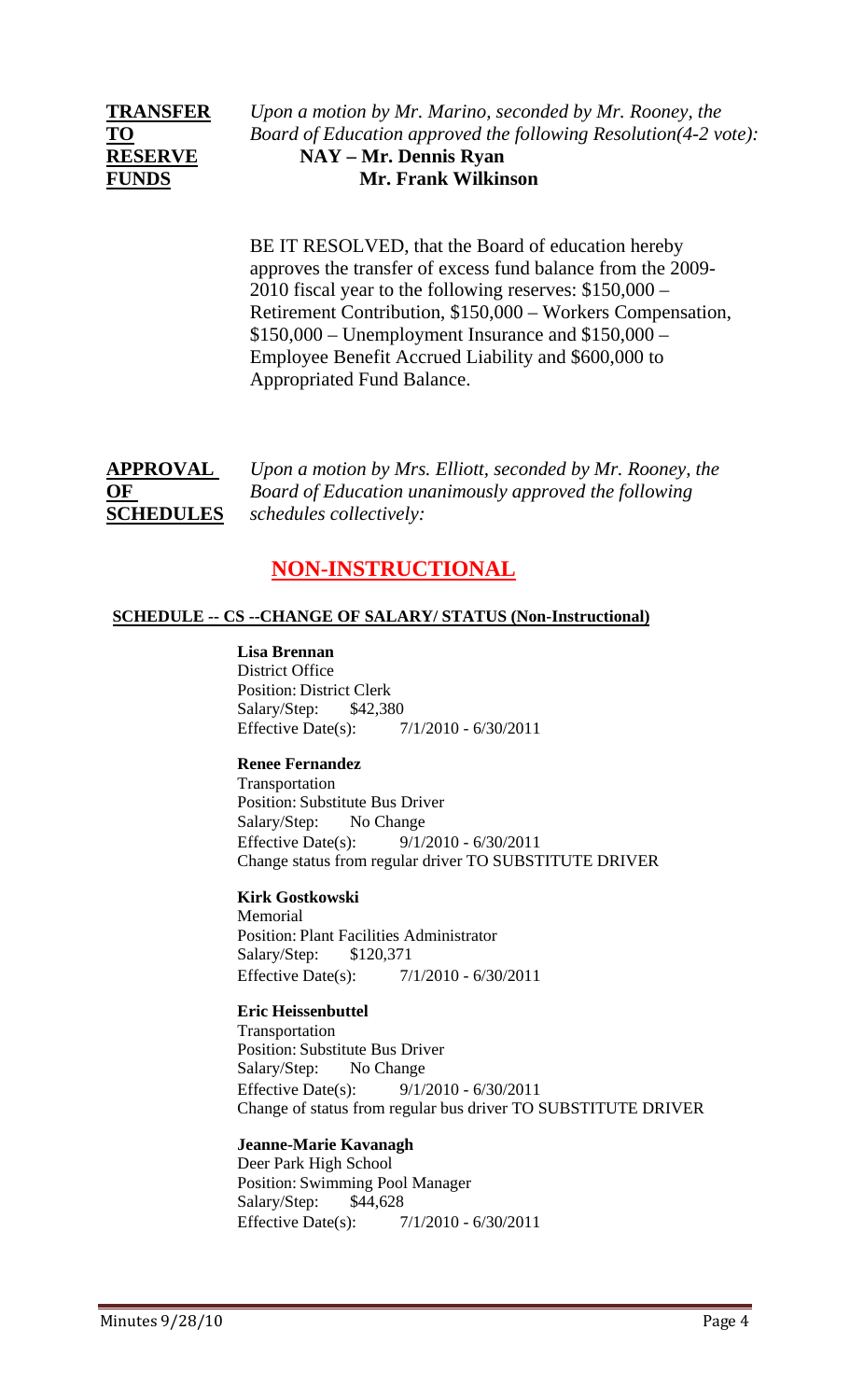**Janet Metzler** District Office Position: Confidential Secretary Salary/Step: \$59,066 Effective Date(s): 7/1/2010 - 6/30/2011

#### **SCHEDULE -- NN --APPOINTMENTS (Non-Instructional)**

#### **Vivian Abbas**

Deer Park High School Position: Lifeguard & Swim Instructor Salary/Step: \$9.55 per hour Effective Date(s): 9/1/2010

### **Faith Ahmed**

Deer Park High School Position: Lifeguard & Swim Instructor Salary/Step: \$9.55 per hour Effective Date(s): 9/1/2010

#### **Jeanne Cognato**

Transportation Position: Transportation Aide Salary/Step: \$11.98/hour Step 1 Effective Date(s): 9/7/2010

# **Harry Cooper**

Transportation Position: Bus Driver Salary/Step: \$20.15/hour Effective Date(s):  $9/1/2010$ 

#### **Carmine DeMaio**

Transportation Position: Bus Driver Salary/Step: \$20.15/hour Effective Date(s):  $9/1/2010$ 

#### **Deborah Henry**

Robert Frost Middle School Position: Non-Instructional 2.5 hr Aide Salary/Step: \$11.98/hour Step 1 Effective Date(s): 9/7/2010

#### **Denise Mastrangelo**

Robert Frost Middle School Position: Non-Instructinal 2.5 hr Aide Salary/Step: \$11.98/hour Step 1 Effective Date(s): 9/8/2010

#### **Austin Woolley**

Deer Park High School Position: Lifeguard & Swim Instructor Salary/Step: \$9.55 per hour Effective Date(s):  $9/1/2010$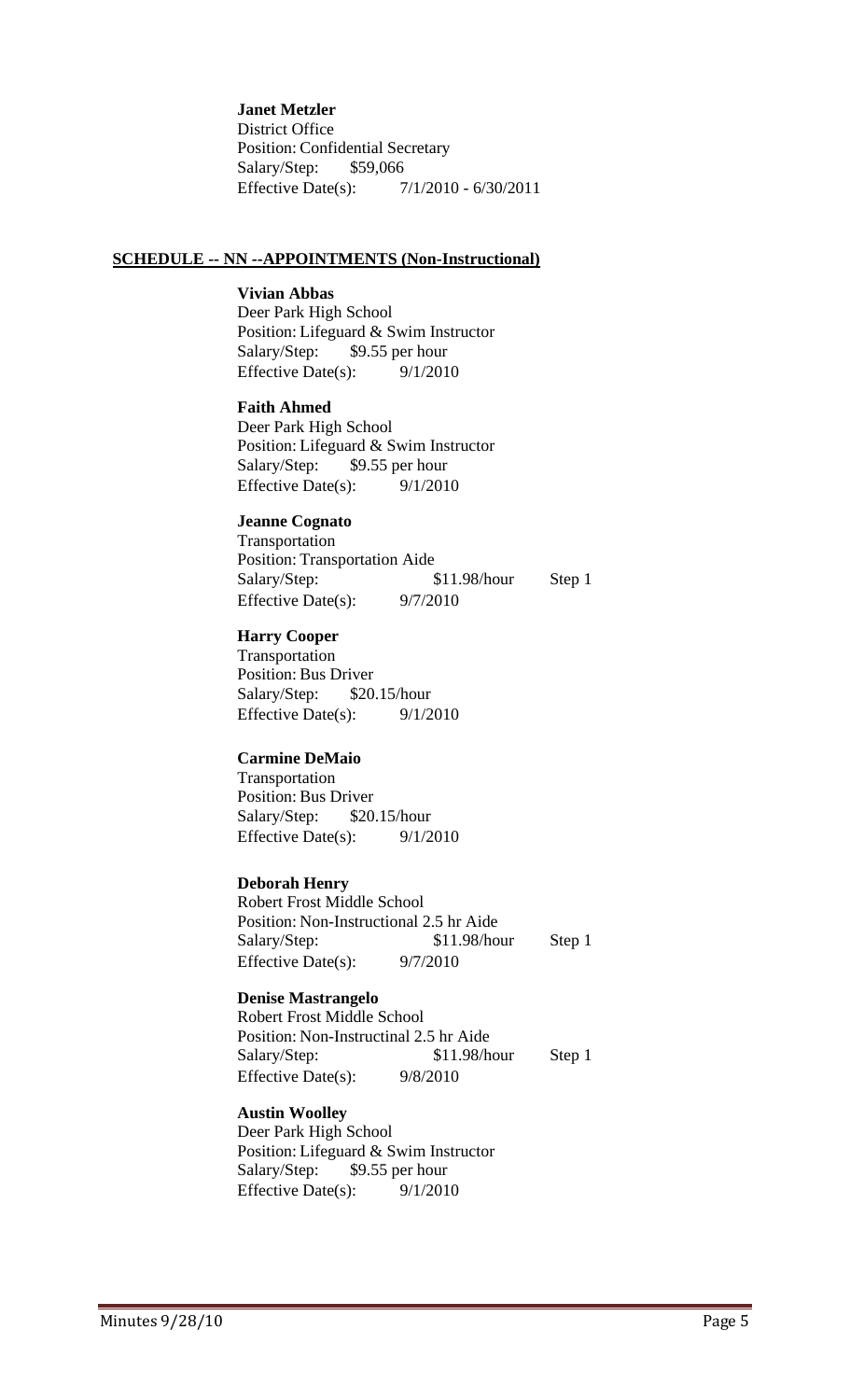#### **SCHEDULE -- OO --RESIGNATIONS / RETIREMENTS / REMOVALS / TERMINATIONS (Non-Instructional)**

#### **Mario Abal**

District Wide Position: Substitute Custodian Salary/Step: Effective Date(s):  $9/1/2010$ Resignation. No outstanding obligation to the district.

#### **Donna DeLucie**

John F Kennedy Intermediate School Position: Cafeteria Aide Salary/Step: Effective Date(s): 9/7/2010 Resignation. No outstanding obligation to the district.

#### **Christopher Doscher**

Deer Park High School Position: Lifeguard & Swim Instructor Salary/Step: Effective Date(s): 9/2/2010 Resignation. No outstanding obligation to the district.

#### **Stephen Farina**

District Wide Position: Substitute Custodian Salary/Step: Effective Date(s): 9/1/2010 Resignation. No outstanding obligation to the district.

#### **Ann Marie Gallo**

District Wide Position: Substitute Aide Salary/Step: Effective Date(s): 9/1/2010 Resignation. No outstanding obligation to the district.

#### **Deltra Harkness**

District Wide Position: Substitute Aide Salary/Step: Effective Date(s): 9/1/2010 Resignation. No outstanding obligation to the district.

#### **Taylor Haworth**

Deer Park High School Position: Lifeguard & Swim Instructor Salary/Step: Effective Date(s):  $9/2/2010$ Resignation. No outstanding obligation to the district.

#### **Maria Hayes**

District Wide Position: Substitute Nurse Salary/Step: Effective Date(s): 9/1/2010 Resignation. No outstanding obligation to the district.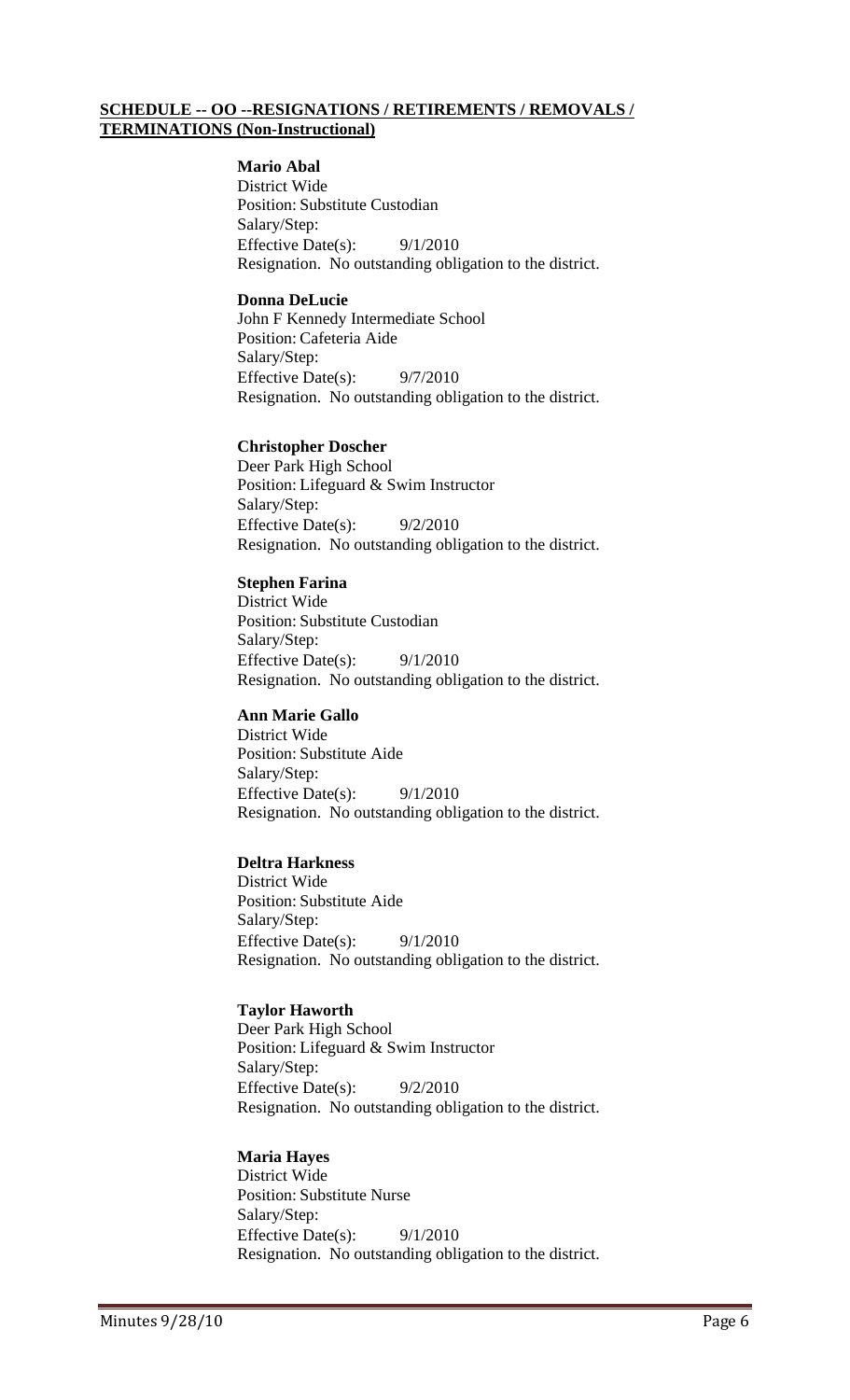#### **Anne Hornik**

District Wide Position: Substitute Aide Salary/Step: Effective Date(s):  $9/1/2010$ Resignation. No outstanding obligation to the district.

# **Dominick Prestano**

District Wide Position: Substitute Custodian Salary/Step: Effective Date(s): 9/1/2010 Resignation. No outstanding obligation to the district.

# **Humera Sharief**

District Wide Position: Substitute Cafeteria Aide Salary/Step: Effective Date(s):  $9/1/2010$ Resignation. No outstanding obligation to the district.

#### **SCHEDULE -- QQ --LEAVES OF ABSENCE (Non-Instructional)**

**Joyce Alvino** Transportation Position: Bus Driver Salary/Step: Effective Date(s): 9/30/2010 - 10/8/2010 FMLA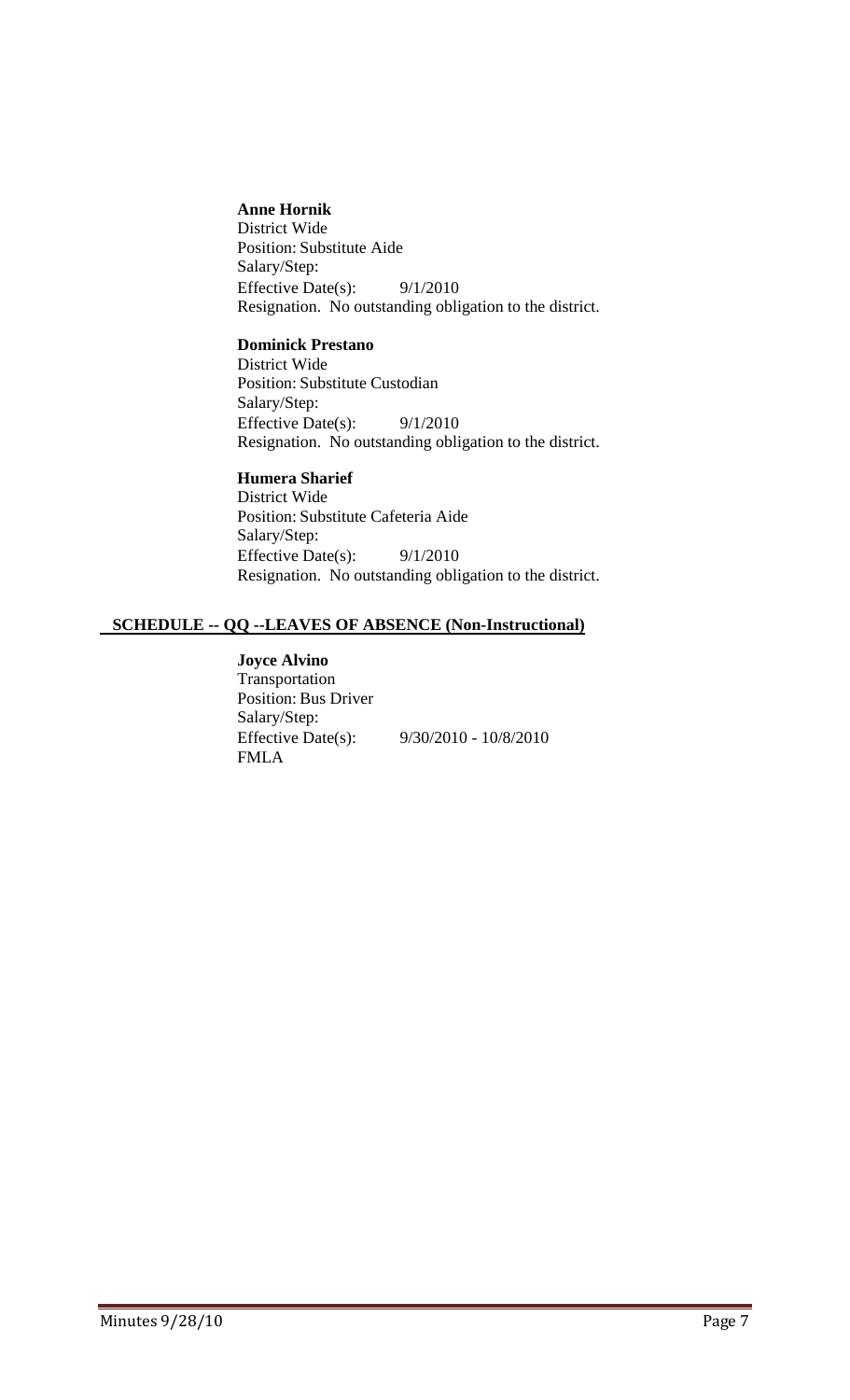# **INSTRUCTIONAL**

#### **SCHEDULE -- CSS --CHANGE OF STATUS / SALARY (Instructional)**

# **Frank Caliguiri**

District Office Position: Assistant Superintendent Salary/Step: \$163,734 Effective Date(s): 7/1/2010 - 6/30/2011

**Dena Hermanek** Robert Frost Middle School Position: .3 World Languages Salary/Step: Effective Date(s): 9/1/2010 - 6/24/2011 CORRECTION OF PRORATED SALARY TO \$16,119

#### **SCHEDULE -- L --PART-TIME APPOINTMENTS (Instructional)**

### **Colleen Garay**

Deer Park High School Position: .5 Chemistry Teacher Salary/Step: \$54,481 MA/Step 1 Effective Date(s): 9/1/2010 - 6/30/2011 Salary prorated at \$27,240

#### **Laura Gordon**

Deer Park High School Position: .2 Social Studies Teacher Salary/Step: \$54,481 MA/Step 1 Effective Date(s): 9/1/2010 - 1/28/2011 Salary prorated at \$5,339

#### **SCHEDULE -- LR --LONG TERM SUBSTITUTE / LEAVE REPLACEMENT (LR) APPOINTMENTS (Instructional)**

#### **Staci Beauchamp**

Robert Frost Middle School Position: Long Term Substitute (LR) Reading Salary/Step: \$57,214 MA/Step 2 Effective Date(s): 9/20/2010 - 11/19/2010 Salary prorated @ \$12,301

#### **Garret Noblett** Deer Park High School Position: Long Term Sub (LR) .2 Social Studies Teacher Salary/Step: \$59,702 MA/Step 3 Effective Date(s): 9/1/2010 - 6/30/2011 CHANGE from .2 Perm Sub to .2 SS. Salary prorated at \$11,940

#### **SCHEDULE -- N --PROBATIONARY TEACHER (Instructional)**

#### **Michelle Cangelosi**

John F Kennedy Intermediate School Position: School Psychologist Salary/Step: \$64,930 PhD/Step 1 Effective Date(s): 9/20/2010 - 9/19/2013 Salary prorated at \$62,333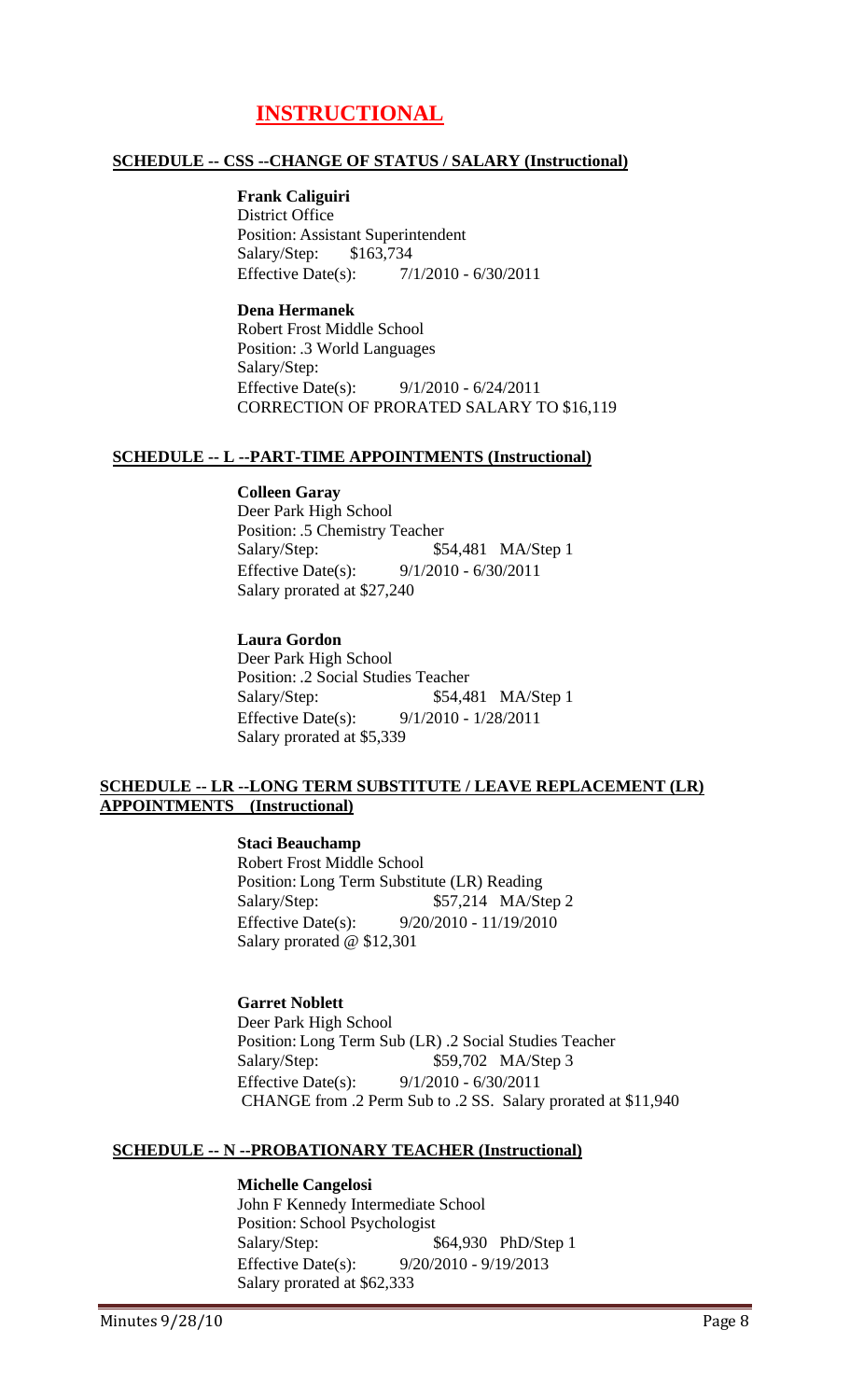#### **SCHEDULE -- NPS --PER DIEM SUBSTITUTES (Instructional)**

#### **Lindsay Burcyk**

District Wide Position: Per-Diem Substitue Teacher Salary/Step: \$100/day Effective Date(s): 9/1/2010

#### **Heather Ciurleo**

District Wide Position: Per-Diem Substitute Teacher Salary/Step: \$100/day Effective Date(s):  $9/22/2010$ Certification Elementary

#### **Diana DiPiano**

District Wide Position: Per-Diem Substitute Teacher Salary/Step: \$100/day Effective Date(s):  $9/1/2010$ 

#### **Sharon Stamile** District Wide Position: Per-Diem Substitute Teacher Salary/Step: \$100/day Effective Date(s): 9/1/2010

#### **SCHEDULE -- NS --REGULAR SUBSTITUTES (Instructional)**

#### **Colleen Garay**

Deer Park High School Position: .5 Permanent Substitute Salary/Step: \$115/day Effective Date(s): 9/1/2010 - 6/30/2011 Salary prorated at \$57.50/day

#### **Laura Gordon**

Deer Park High School Position: .8 Permanent Substitute Salary/Step: \$115/day Effective Date(s): 9/1/2010 - 5/31/2011 Salary prorated at \$92/day

# **Sharon Stamile**

Deer Park High School Position: Permanent Substitute Salary/Step: \$115/day Effective Date(s): 10/1/2010 - 5/31/2011

#### **SCHEDULE -- O --RESIGNATIONS / RETIREMENTS / REMOVALS / TERMINATIONS (Instructional)**

**Kristy Abrams** May Moore School Position: Teaching Assistant Salary/Step: Effective Date(s): 9/1/2010 Resignation. No outstanding obligation to the district.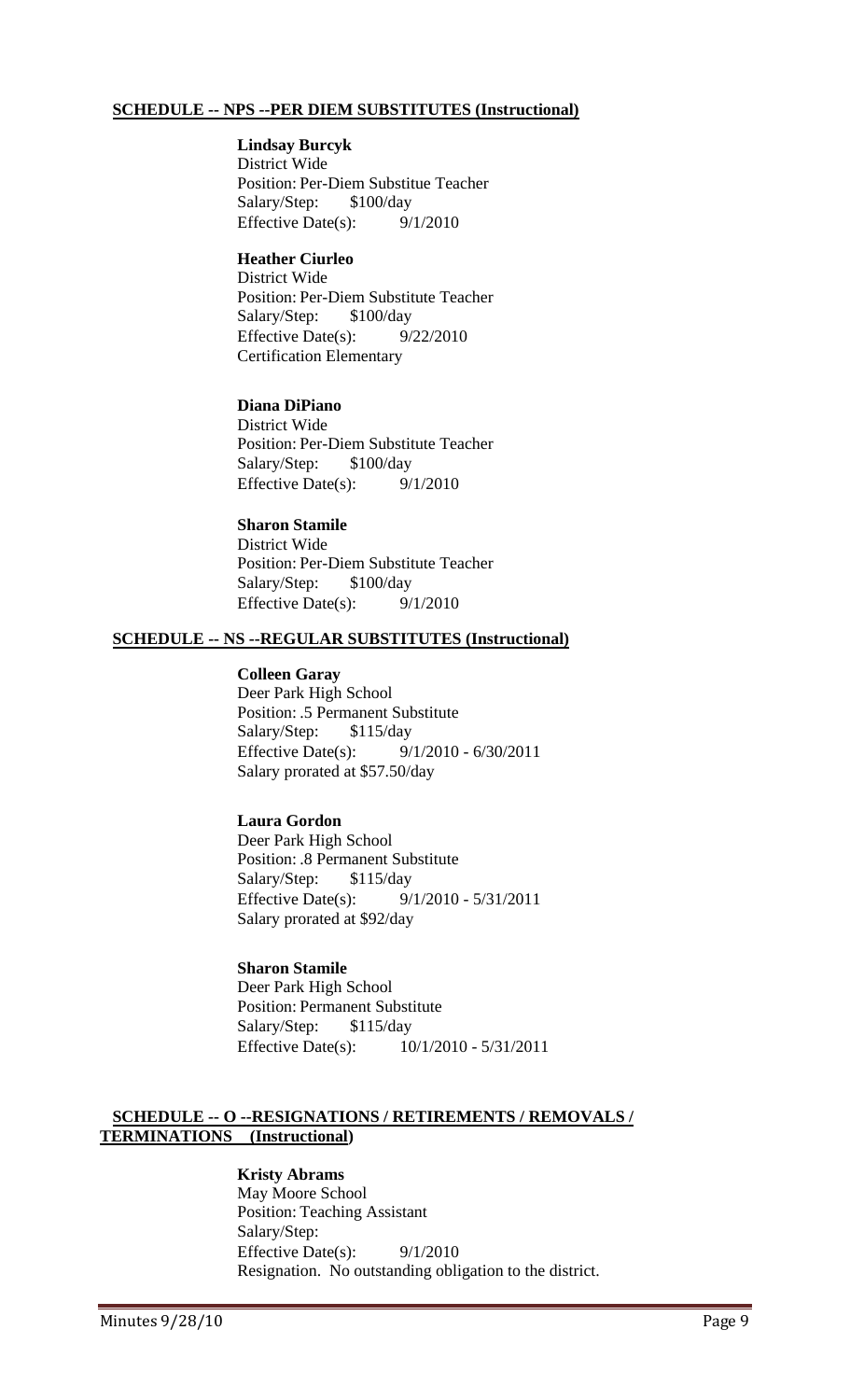#### **Daniel Doherty**

District Wide Position: Per-Diem Substitute Teacher Salary/Step: Effective Date(s): 9/1/2010 Resignation. No outstanding obligation to the district.

#### **Jennifer Duffy**

District Wide Position: Per-Diem Substitute Teacher Salary/Step: Effective Date(s): 9/1/2010 Resignation. No outstanding obligation to the district.

#### **Briana Fazio**

District Wide Position: Per-Diem Substitute Teacher Salary/Step: Effective Date(s): 9/1/2010 Resignation. No outstanding obligation to the district.

#### **Emily Friedlander**

District Wide Position: Per-Diem Substitute Teacher Salary/Step: Effective Date(s):  $9/1/2010$ Resignation. No outstanding obligation to the district.

#### **Kelly Honce**

District Wide Position: Per-Diem Substitute Teacher Salary/Step: Effective Date(s): 9/1/2010 Resignation. No outstanding obligation to the district.

#### **Jennifer Johnson**

District Wide Position: Per-Diem Substitute Teacher Salary/Step: Effective Date(s):  $9/1/2010$ Resignation. No outstanding obligation to the district.

#### **Bridget Kissinger**

District Wide Position: Per-Diem Substitute Teacher Salary/Step: Effective Date(s):  $9/1/2010$ Resignation. No outstanding obligation to the district.

#### **Kelly Marvullo**

May Moore School Position: Teaching Assistant Salary/Step: Effective Date(s): 9/1/2010 Resignation. No outstanding obligation to the district.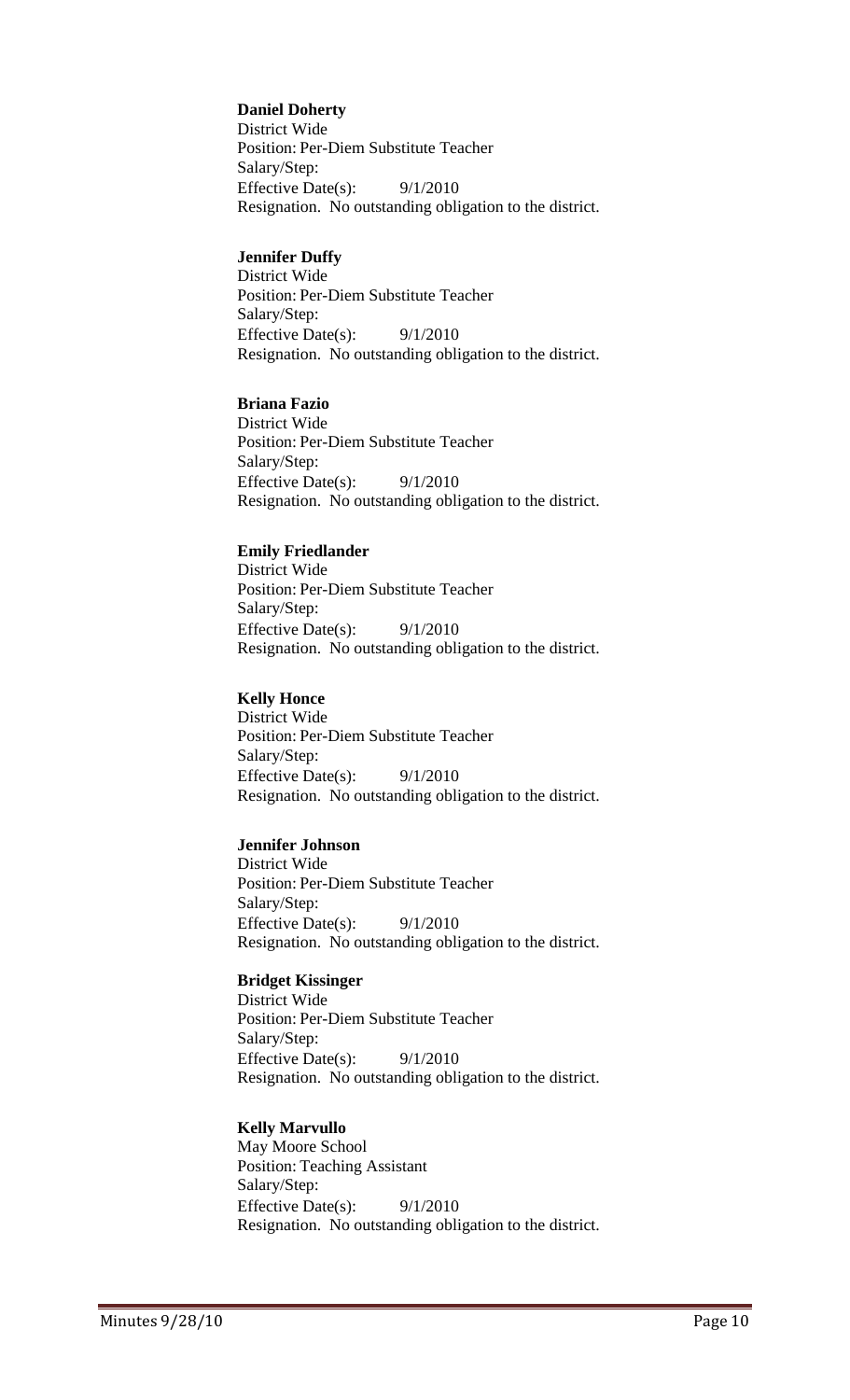**Meghan Resky** District Wide Position: Per-Diem Substitute Teacher Salary/Step: Effective Date(s): 9/1/2010 Resignation. No outstanding obligation to the district.

# **Diana Rice**

District Wide Position: Per-Diem Substitute Teacher Salary/Step: Effective Date(s): 9/1/2010 Resignation. No outstanding obligation to the district.

# **Colleen Sheridan**

Deer Park High School Position: Teaching Assistant & Kickline Coach Salary/Step: Effective Date(s): 8/19/2010 Resignation. No outstanding obligation to the district.

# **Jennifer Stazzone**

District Wide Position: Per-Diem Substitute Teacher Salary/Step: Effective Date(s):  $9/1/2010$ Resignation. No outstanding obligation to the district.

# **Caroline Stitt**

District Wide Position: Per-Diem Substitute Teacher Salary/Step: Effective Date(s): 9/1/2010 Resignation. No outstanding obligation to the district.

# **Stephanie Testa**

District Wide Position: Per-Diem Substitute Teacher Salary/Step: Effective Date(s): 9/1/2010 Resignation. No outstanding obligation to the district.

# **Monique Visconti**

District Wide Position: Per-Diem Substitute Teacher Salary/Step: Effective Date(s):  $9/1/2010$ Resignation. No outstanding obligation to the district.

# **David Wetzel**

District Wide Position: Per-Diem Substitute Teacher Salary/Step: Effective Date(s): 9/1/2010 Resignation. No outstanding obligation to the district.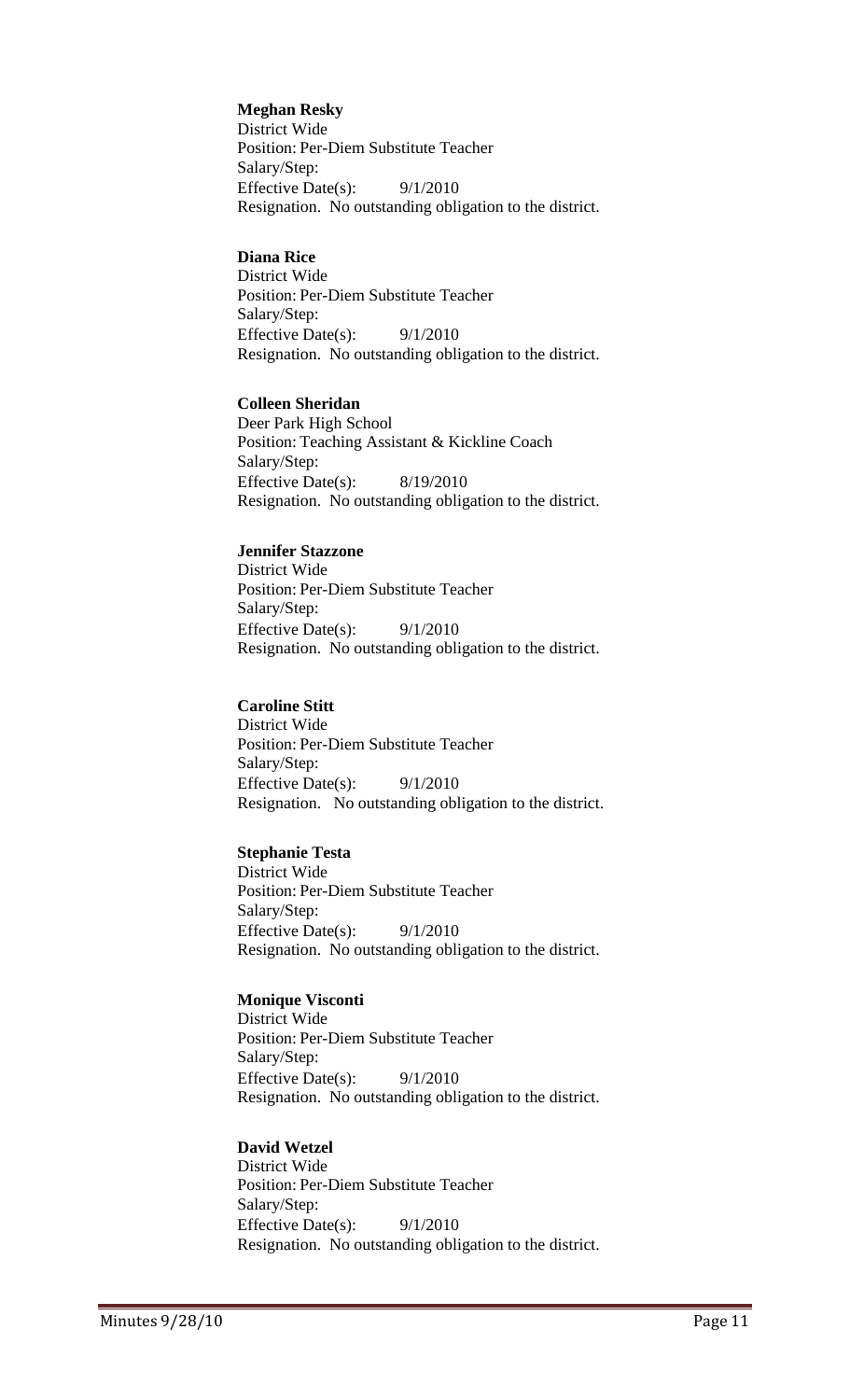#### **SCHEDULE -- Q --LEAVES OF ABSENCE (Instructional)**

**Kate Alvich** Deer Park High School Position: Guidance Counselor Salary/Step: Effective Date(s): 9/15/2010 - 12/3/2010 9/15/10-10/22/10 Maternity Sick Leave (FMLA) 10/23/10-12/3/10 Remainder of FMLA

#### **Philomena Otto**

Robert Frost Middle School Position: Teaching Assistant Salary/Step: Effective Date(s): 9/28/2010 - 10/26/2010 FMLA

**Nicholas Thomson** Robert Frost Middle School Position: Teaching Assistant Salary/Step: Effective Date(s): 9/1/2010 - 12/23/2010 Leave of Absence in order to fulfill his student teaching requirement.

#### **SCHEDULE -- TA --PROBATIONARY TEACHING ASSISTANT (Instructional)**

#### **Marie Betzold**

John F Kennedy Intermediate School Position: Teaching Assistant Salary/Step: \$21,000 Effective Date(s): 9/1/2010 - 8/31/2013

#### **Lorrie Cook**

May Moore School Position: Teaching Assistant Salary/Step: \$21,000 Effective Date(s): 9/27/2010 - 9/26/2013 Salary prorated at \$19,320

#### **Jennifer Michell**

May Moore School Position: Teaching Assistant Salary/Step: \$21,000 Effective Date(s): 9/20/2010 - 9/19/2013 Salary prorated at \$20,160

#### **Susan Ortega**

Deer Park High School Position: Teaching Assistant Salary/Step: \$21,000 Effective Date(s): 9/1/2010 - 8/31/2013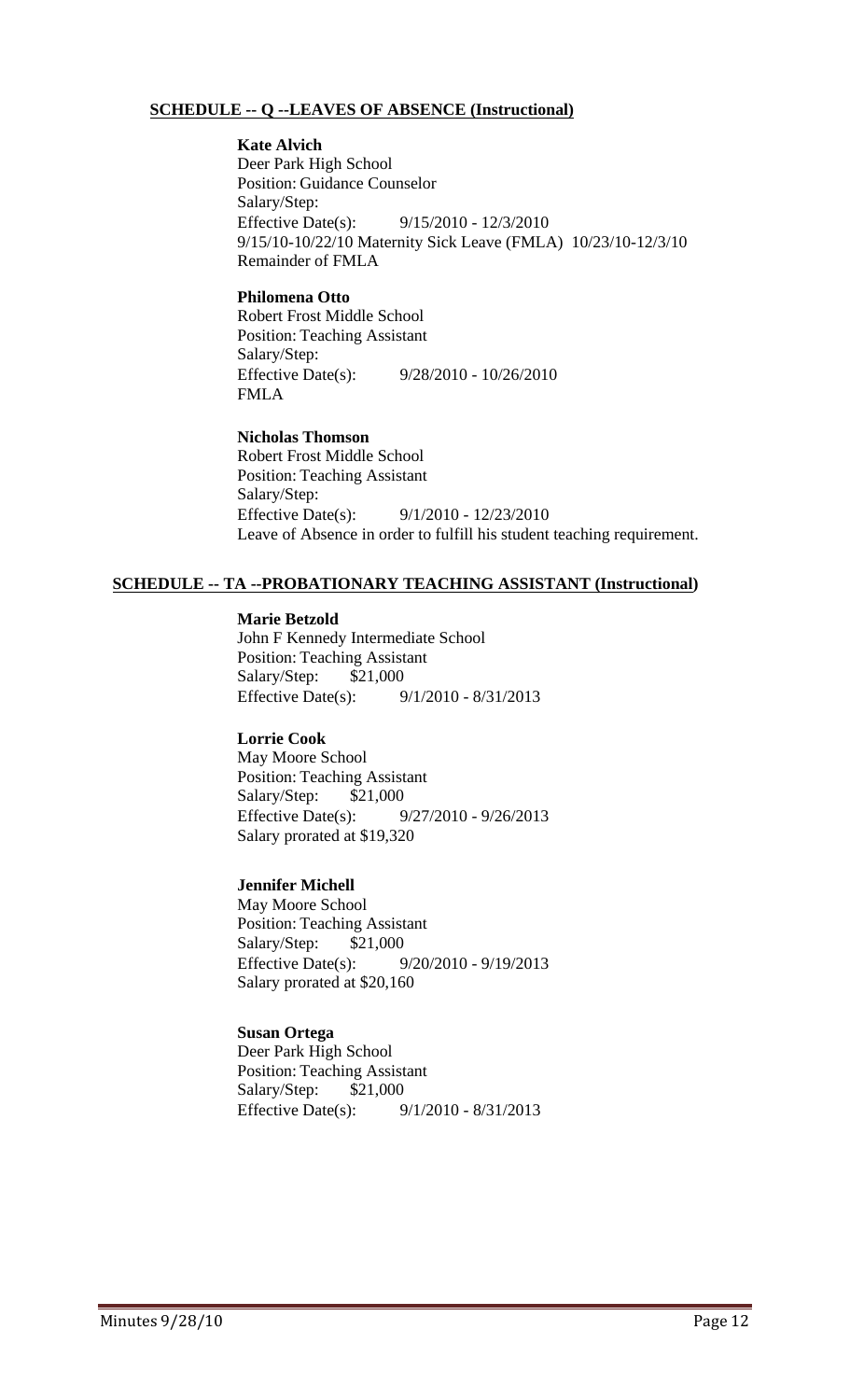#### **SCHEDULE -- TR --TRANSFERS (Instructional)**

#### **Marie Betzold**

John Quincy Adams School Position: Teaching Assistant Salary/Step: Effective Date(s): 9/1/2010 Transfer from JFK to JQA

#### **Rachel Chalmers**

Deer Park High School Position: Teaching Assistant Salary/Step: Effective Date(s): 9/15/2010 - 6/30/2011 Transfer from RF to HS

#### **Kathy Coughlin**

John Quincy Adams School Position: Nurse Salary/Step: Effective Date(s): 9/1/2010 Transfer from HS to JQA

#### **Richard Englehart**

Robert Frost Middle School Position: Teaching Assistant Salary/Step: Effective Date(s):  $9/1/2010$ Transfer from JFK to RF

#### **Danielle Fuoco**

Robert Frost Middle School Position: Teaching Assistant Salary/Step: Effective Date(s): 9/15/2010 - 6/30/2011 Transfer from HS to RF

#### **Monique Hornik**

Deer Park High School Position: Nurse Salary/Step: Effective Date(s):  $9/1/2010$ Transfer from JQA to HS

#### **Maria Ryan** John F Kennedy Intermediate School Position: Teaching Assistant Salary/Step: Effective Date(s): 9/1/2010 Transfer from JQA to JFK

#### **SCHEDULE -- TTPA --TEMPORARY ASSIGNMENT (Instructional)**

#### **Scott Abrams**

Deer Park High School Position: Co-Curricular Musical Conductor Salary/Step: \$2,636.15 5.66 Units/Step 3 Effective Date(s): 9/1/2010 - 6/30/2011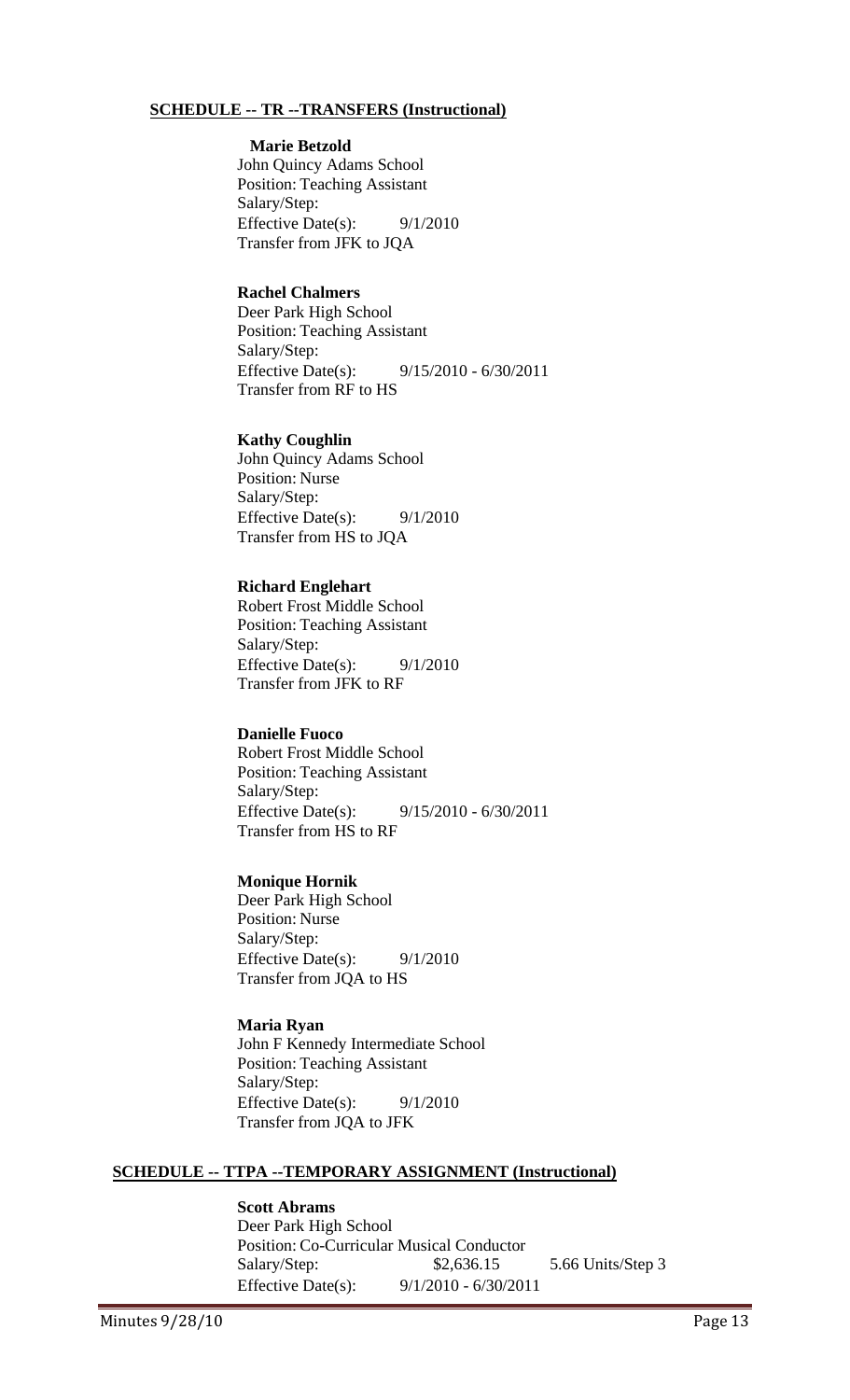**Cindy Adrianssens** Robert Frost Middle School Position: Co-Curricular Fashion Club Salary/Step: \$1,812.03 3 Units/Step 5+ Effective Date(s): 9/1/2010 - 6/30/2011

#### **Rosanne Alfieri**

John F Kennedy Intermediate School Position: Co-Curricular Math Club Salary/Step: \$1,397.25 3 Units/Step 2 Effective Date(s): 9/1/2010 - 6/30/2011

#### **Jacqueine Amato**

John F Kennedy Intermediate School Position: Co-Curricular Let's Make a Difference Salary/Step: \$465.75 1 Unit/Step 3 Effective Date(s): 9/1/2010 - 6/30/2011

# **Francis Amendola**

Deer Park High School Position: Co-Curricular Environmental Club Salary/Step: \$1,812.03 3 Units/Step 5 Effective Date(s): 9/1/2010 - 6/30/2011

#### **Donna Arena**

John F Kennedy Intermediate School Position: Co-Curricular Variety/Talent Show Salary/Step: \$465.75 1 Unit/Step 3 Effective Date(s): 9/1/2010 - 6/30/2011

#### **Ryan Argenziano**

John F Kennedy Intermediate School Position: Co-Curricular Intramurals Fall Salary/Step: \$1,812.03 3 Units/Step 5+ Effective Date(s): 9/1/2010 - 6/30/2011

#### **Ryan Argenziano**

John F Kennedy Intermediate School Position: Co-Curricular Intramurals Spring Salary/Step: \$1,812.03 3 Units/Step 5+ Effective Date(s): 9/1/2010 - 6/30/2011

#### **Kathryn Attard**

John F Kennedy Intermediate School Position: Co-Curricular Chamber Orchestra, 1/2 year Salary/Step: \$2,416.04 4 Units/ Step 5+ Effective Date(s): 9/1/2010 - 6/30/2011

#### **Kathryn Attard**

Deer Park High School Position: Co-Curricular Chamber Ensemble (Orchestra) Salary/Step: \$3,020.05 5 Units/Step 5+ Effective Date(s): 9/1/2010 - 6/30/2011

#### **Kathryn Attard**

John F Kennedy Intermediate School Position: Co-Curricular Orchestra Salary/Step: \$4,832.08 8 Units/ Step 5+ Effective Date(s): 9/1/2010 - 6/30/2011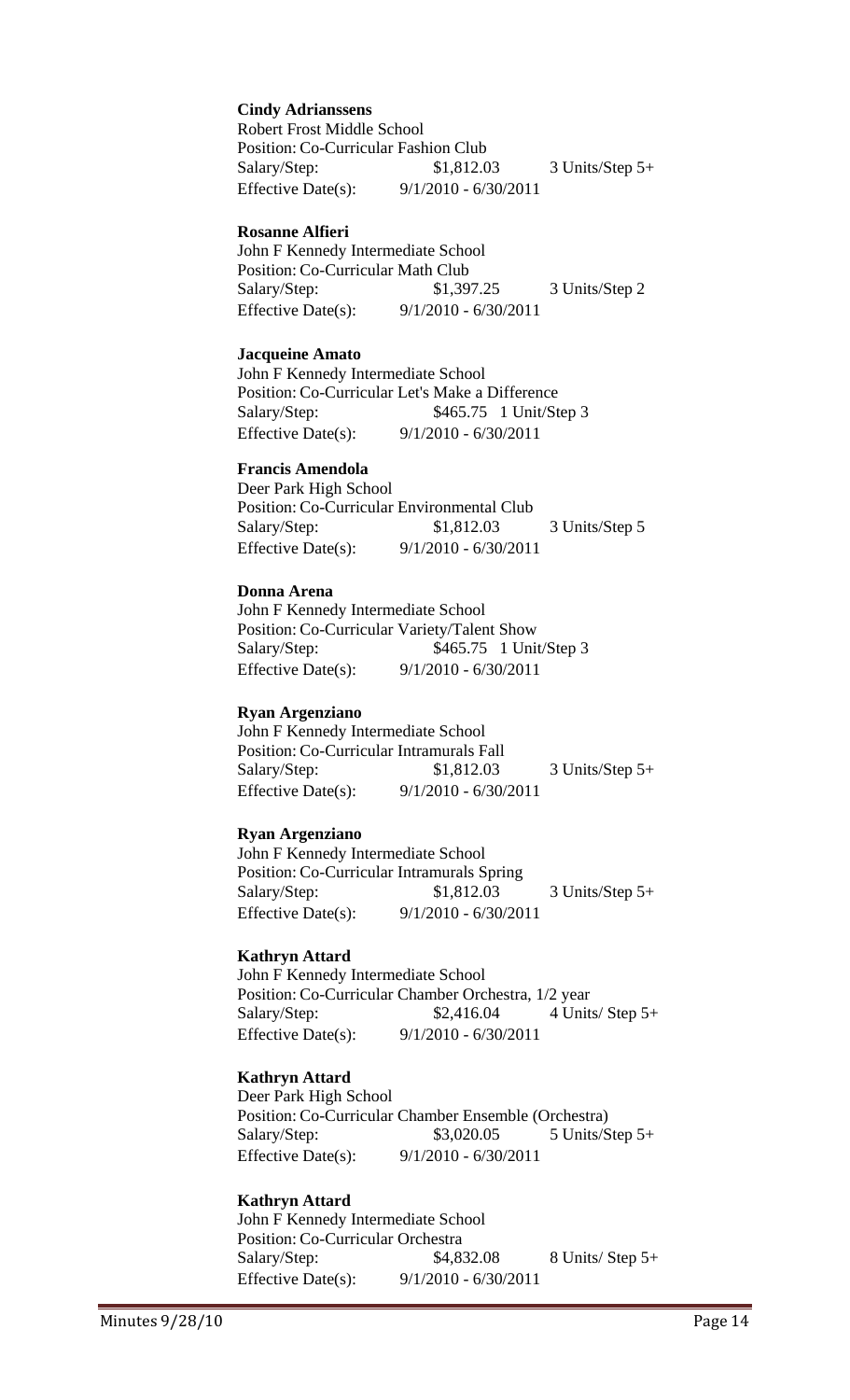**Michael Barrigas** Deer Park High School Position: Co-Curricular Junior Class Advisor

Salary/Step: \$2,095.88 4.5 Units/Step 3 Effective Date(s): 9/1/2010 - 6/30/2011

#### **Teresa Bertsch**

Robert Frost Middle School Position: Co-Curricular Yearbook Salary/Step: \$1,812.03 3 Units/Step 5+ Effective Date(s): 9/1/2010 - 6/30/2011

#### **Denise Black**

Robert Frost Middle School Position: Co-Curricular Homework Club Salary/Step: \$2,416.04 5 Units/Step 4 Effective Date(s): 9/1/2010 - 6/30/2011

#### **Cassandra Lynch**

Robert Frost Middle School Position: Co-Curricular 6th Grade Advisor Salary/Step: \$1,397.25 3 Units/Step 4 Effective Date(s): 9/1/2010 - 6/30/2011

#### **Alison Branca**

Deer Park High School Position: Co-Curricular Junior Class Advisor Salary/Step: \$2,095.88 4.5 Units/Step 1 Effective Date(s): 9/1/2010 - 6/30/2011

#### **Alison Branca**

Deer Park High School Position: Co-Curricular Community Service Club Salary/Step: \$1,863.00 4 Units/Step 1 Effective Date(s): 9/1/2010 - 6/30/2011

#### **Charles Burg**

Deer Park High School Position: Co-Curricular Fall Play Sets Salary/Step: \$3,418.70 5.66 Units/Step 5+ Effective Date(s): 9/1/2010 - 6/30/2011

#### **Jessica Canale**

Deer Park High School Position: Co-Curricular Senior Class Advisors Salary/Step: \$2,794.50 6 Units/Step 4 Effective Date(s): 9/1/2010 - 6/30/2011

**Jerry Cannarozzo** Robert Frost Middle School Position: Co-Curricular Student Activity Treasurer Salary/Step: \$1,812.03 3 Units/ Step 5+ Effective Date(s): 9/1/2010 - 6/30/2011

# **Jerry Cannarozzo**

Deer Park High School Position: Co-Curricular Jazz Ensemble (Band) Salary/Step: \$4,228.07 7 Units/Step 5+ Effective Date(s): 9/1/2010 - 6/30/2011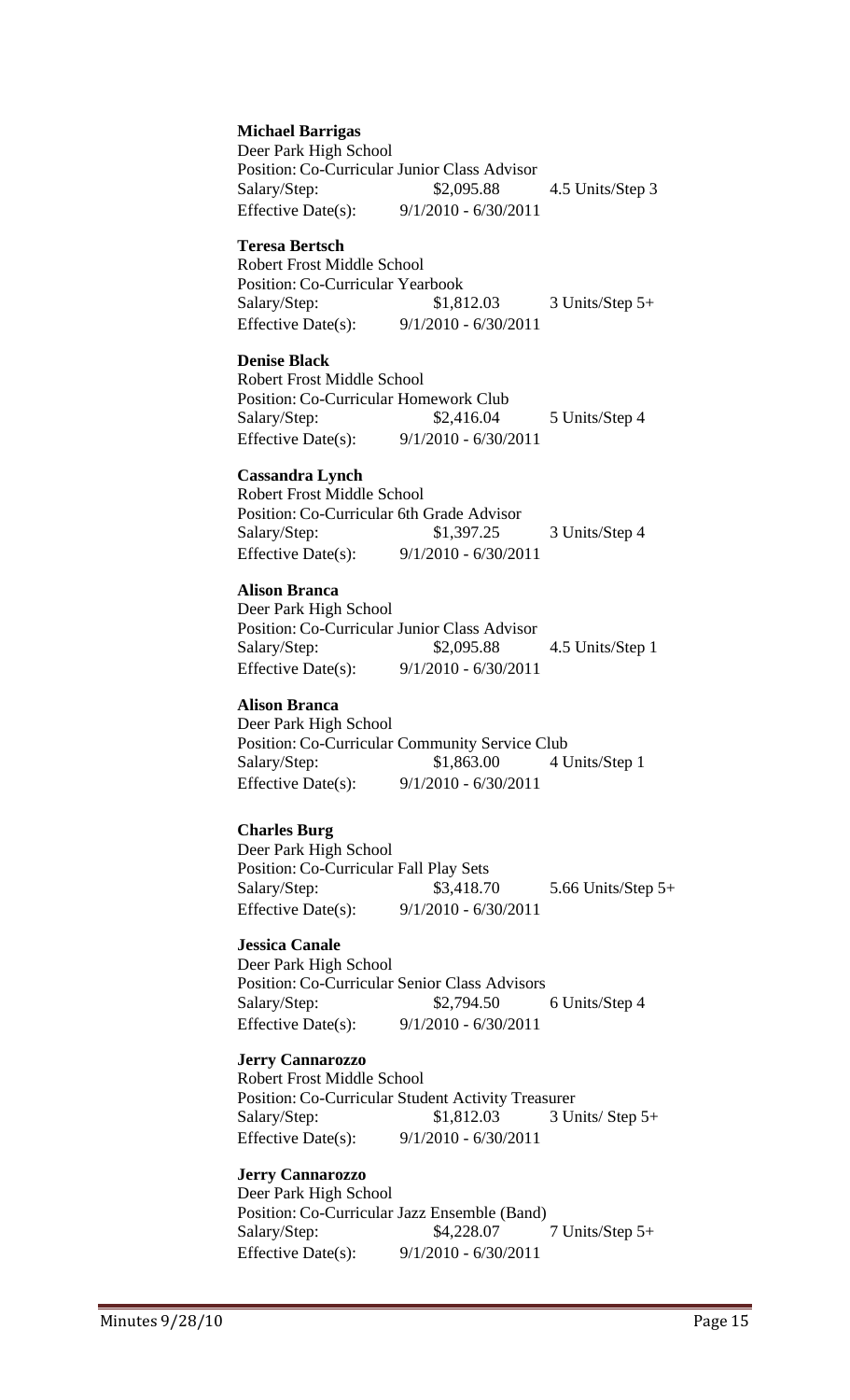#### **Joyce Carmen**

John F Kennedy Intermediate School Position: Co-Curricular Let's Make a Difference Salary/Step: \$465.75 1 Unit/ Step 3 Effective Date(s): 9/1/2010 - 6/30/2011

#### **Scott Carney**

Deer Park High School Position: Co-Curricular Literary Magazine Salary/Step:  $$1,812.03$  3 Units/Step 5 Effective Date(s): 9/1/2010 - 6/30/2011

#### **Joanne Chludzinski**

Robert Frost Middle School Position: Co-Curricular Newspaper Club Salary/Step: \$4,228.07 7 Units/Step 5+ Effective Date(s): 9/1/2010 - 6/30/2011

#### **Anthony Cinquemani**

Deer Park High School Position: Co-Curricular Natural Helpers Program Salary/Step: \$1,397.25 3 Units/Step 3 Effective Date(s): 9/1/2010 - 6/30/2011

#### **Mary Beth Colbourn**

John F Kennedy Intermediate School Position: Health Aide Salary/Step: \$3.25/hr stipend Effective Date(s): 9/7/2010 - 6/30/2011

#### **Monet Cooper**

Deer Park High School Position: Co-Curricular African American Student Alliance Salary/Step: \$1,397.25 3 Units/Step 2 Effective Date(s): 9/1/2010 - 6/30/2011

#### **Eileen Cullinane**

Deer Park High School Position: Co-Curricular Musical Sets Salary/Step: \$3,418.70 5.66 Units/Step 5+ Effective Date(s): 9/1/2010 - 6/30/2011

#### **Eileen Cullinane**

May Moore School Position: Co-Curricular Art Club Salary/Step: \$1,812.03 3 Units/Step 5+ Effective Date(s): 9/1/2010 - 6/30/2011

#### **Eileen Cullinane**

Deer Park High School Position: Co-Curricular Winter Play Sets Salary/Step: \$3,020.05 5 Units/Step 5+ Effective Date(s): 9/1/2010 - 6/30/2011

#### **Robert D'Agostino**

Deer Park High School Position: Driver Education Instructor Salary/Step: \$47.50 per hour Effective Date(s): 9/1/2010 - 6/30/2011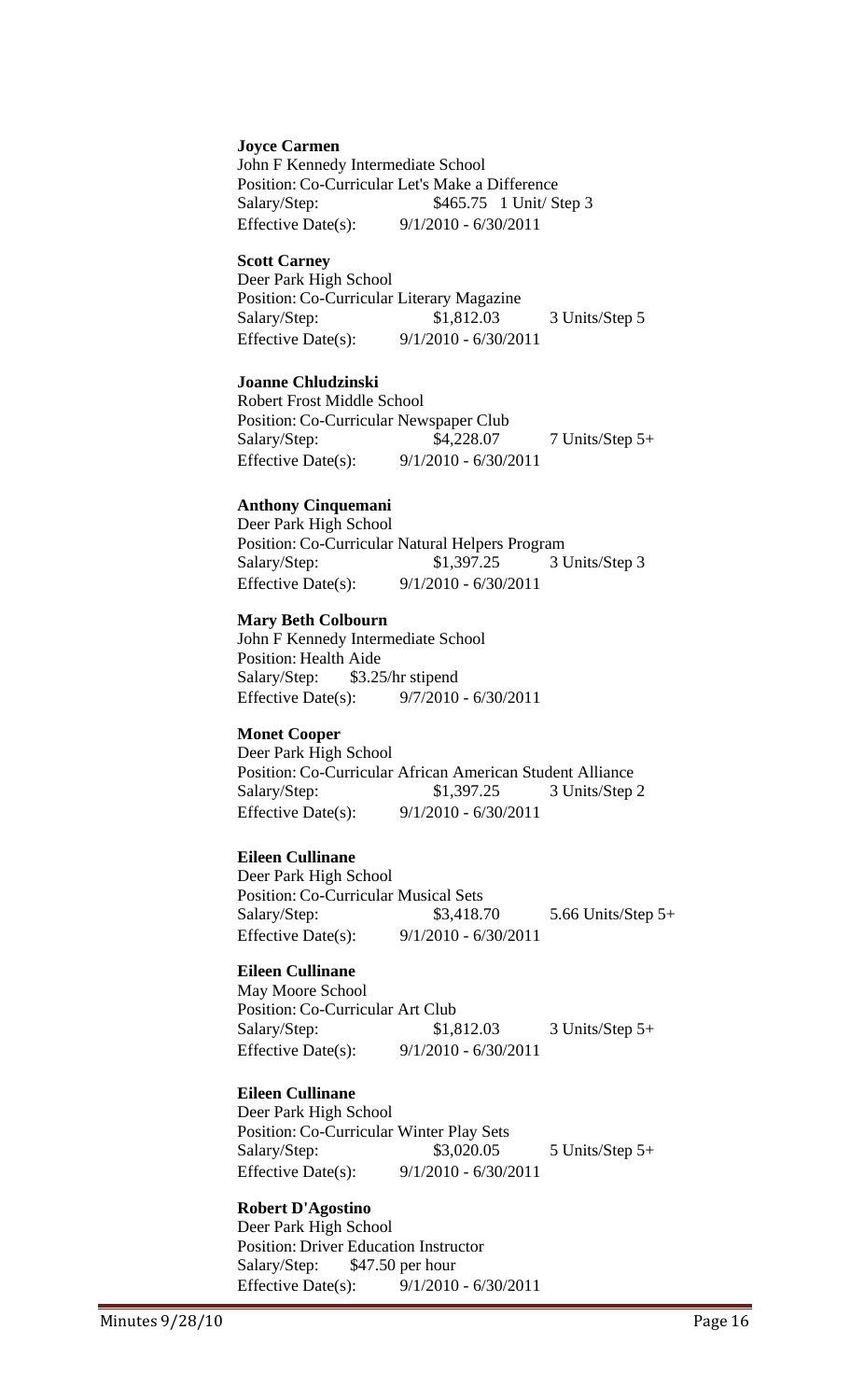**Sheryl Deacon** Deer Park High School Position: Co-Curricular Health Ed Action Team Salary/Step: \$1,208.02 2 Units/Step 5+ Effective Date(s): 9/1/2010 - 6/30/2011

#### **David DePrima**

Deer Park High School Position: Co-Curricular Freshman Class Advisor Salary/Step: \$931.50 2 Units/Step 1 Effective Date(s): 9/1/2010 - 6/30/2011

#### **Carla DeVito**

Robert Frost Middle School Position: Co-Curricular Kickline Salary/Step: \$3,020.05 5 Units/Step 5 Effective Date(s): 9/1/2010 - 6/30/2011

#### **Michelle DiFazio**

May Moore School Position: Co-Curricular Newspaper Club Salary/Step: \$1,812.03 3 Units/Step 5 Effective Date(s): 9/1/2010 - 6/30/2011

#### **Josephine DiMaio**

Deer Park High School Position: Co-Curricular International Culture Club Salary/Step: \$604.01 1 Unit/Step 5+ Effective Date(s): 9/1/2010 - 6/30/2011

#### **Carole DiPietrantonio**

Robert Frost Middle School Position: Co-Curricular Student Council Advisor Salary/Step: \$4,832.08 8 Units/ Step 5+ Effective Date(s): 9/1/2010 - 6/30/2011

#### **Cassie Dunn**

May Moore School Position: Health Aide Salary/Step: \$3.25/hr stipend Effective Date(s): 9/7/2010 - 6/30/2011

#### **Gary Duprez**

Robert Frost Middle School Position: Co-Curricular Technology Club Salary/Step: \$3,020.05 5 Units/Step 5+ Effective Date(s): 9/1/2010 - 6/30/2011

#### **Richard Englehardt**

Robert Frost Middle School Position: Health Aide Salary/Step: \$3.25/hr stipend Effective Date(s): 9/7/2010 - 6/30/2011

#### **Marie Finley**

John F Kennedy Intermediate School Position: Co-Curricular Boys & Girls Track Salary/Step: \$1,397.25 3 Units/ Step 2 Effective Date(s): 9/1/2010 - 6/30/2011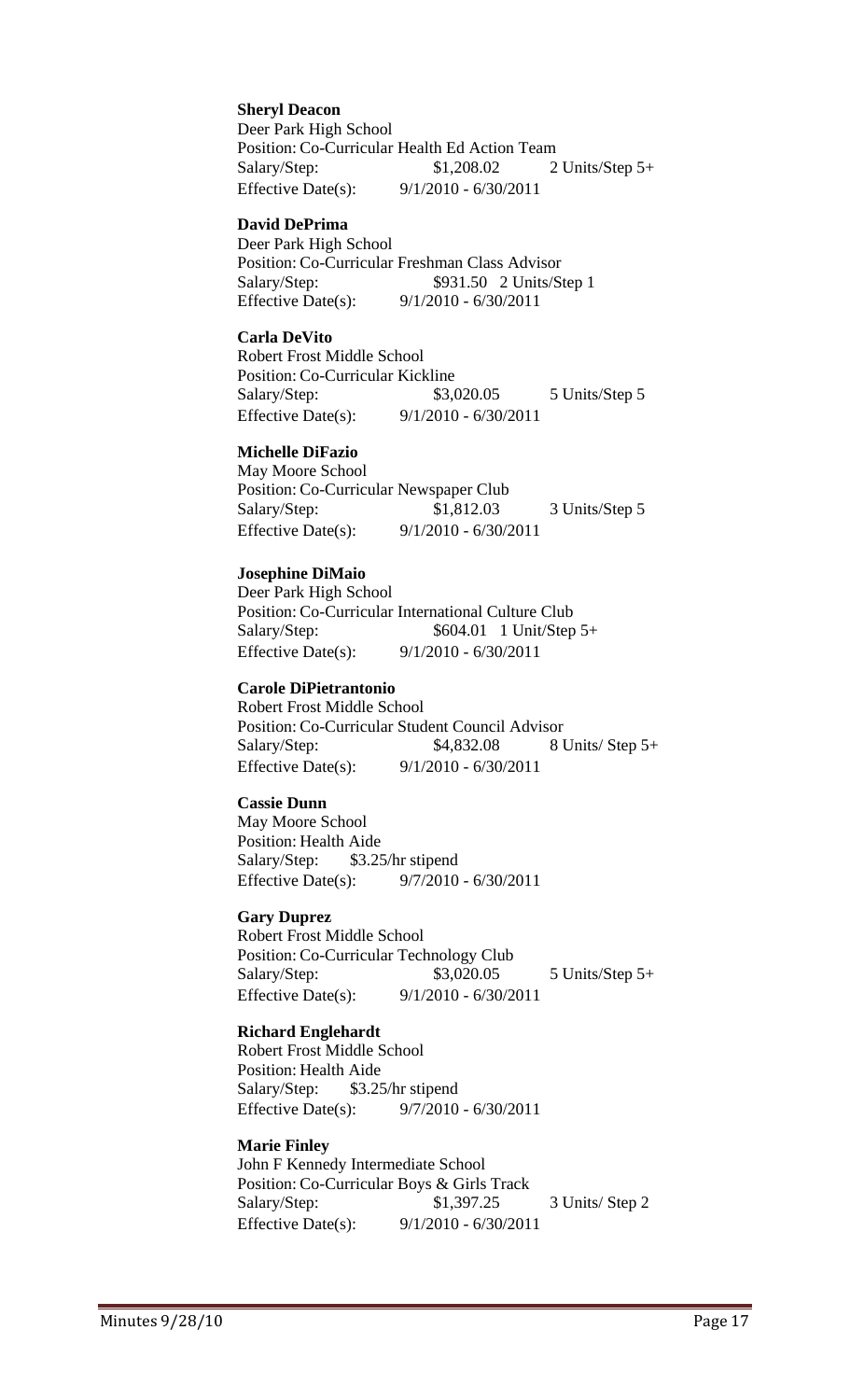#### **Jessica Fitzpatrick**

Deer Park High School Position: Co-Curricular Sophomore Class Advisor Salary/Step: \$1,397.25 3 Units/Step 2 Effective Date(s): 9/1/2010 - 6/30/2011

#### **Michelle Franco**

District Wide Position: ABA Provider Salary/Step: \$65 per hour Effective Date(s): 9/1/2010 - 6/30/2011

#### **Alexis Franzese**

John F Kennedy Intermediate School Position: Co-Curricular Student Council Salary/Step: \$698.63 1.5 Units/Step 2 Effective Date(s): 9/1/2010 - 6/30/2011

#### **Michael Gennaro**

John F Kennedy Intermediate School Position: Co-Curricular play Days for the Disabled Salary/Step: \$4,228.07 7 Units/Step 5+ Effective Date(s): 9/1/2010 - 6/30/2011

#### **Maria Giglio**

Robert Frost Middle School Position: Co-Curricular Art Innovators Salary/Step: \$1,812.03 3 Units/Step 5+ Effective Date(s): 9/1/2010 - 6/30/2011

#### **Maria Giglio**

Robert Frost Middle School Position: Co-Curricular Drama Club Stage Director Salary/Step: \$1,812.03 3 Units/Step 5+ Effective Date(s): 9/1/2010 - 6/30/2011

#### **Douglas Hecker**

Robert Frost Middle School Position: Co-Curricular Golf Club Salary/Step: \$1,812.03 3 Units/Step 5+ Effective Date(s): 9/1/2010 - 6/30/2011

#### **Kerri Held**

Robert Frost Middle School Position: Co-Curricular 7th Grade Advisor Salary/Step: \$1,812.03 3 Units/Step 5+ Effective Date(s): 9/1/2010 - 6/30/2011

#### **James Henry**

Deer Park High School Position: Co-Curricular Musical Stage Director Salary/Step: \$4,832.08 8 Units/Step 5+ Effective Date(s): 9/1/2010 - 6/30/2011

#### **James Henry**

Deer Park High School Position: Co-Curricular National Honor Society  $Salary/Step:$   $$2,416.04$   $4 Units/Step 5+$ Effective Date(s): 9/1/2010 - 6/30/2011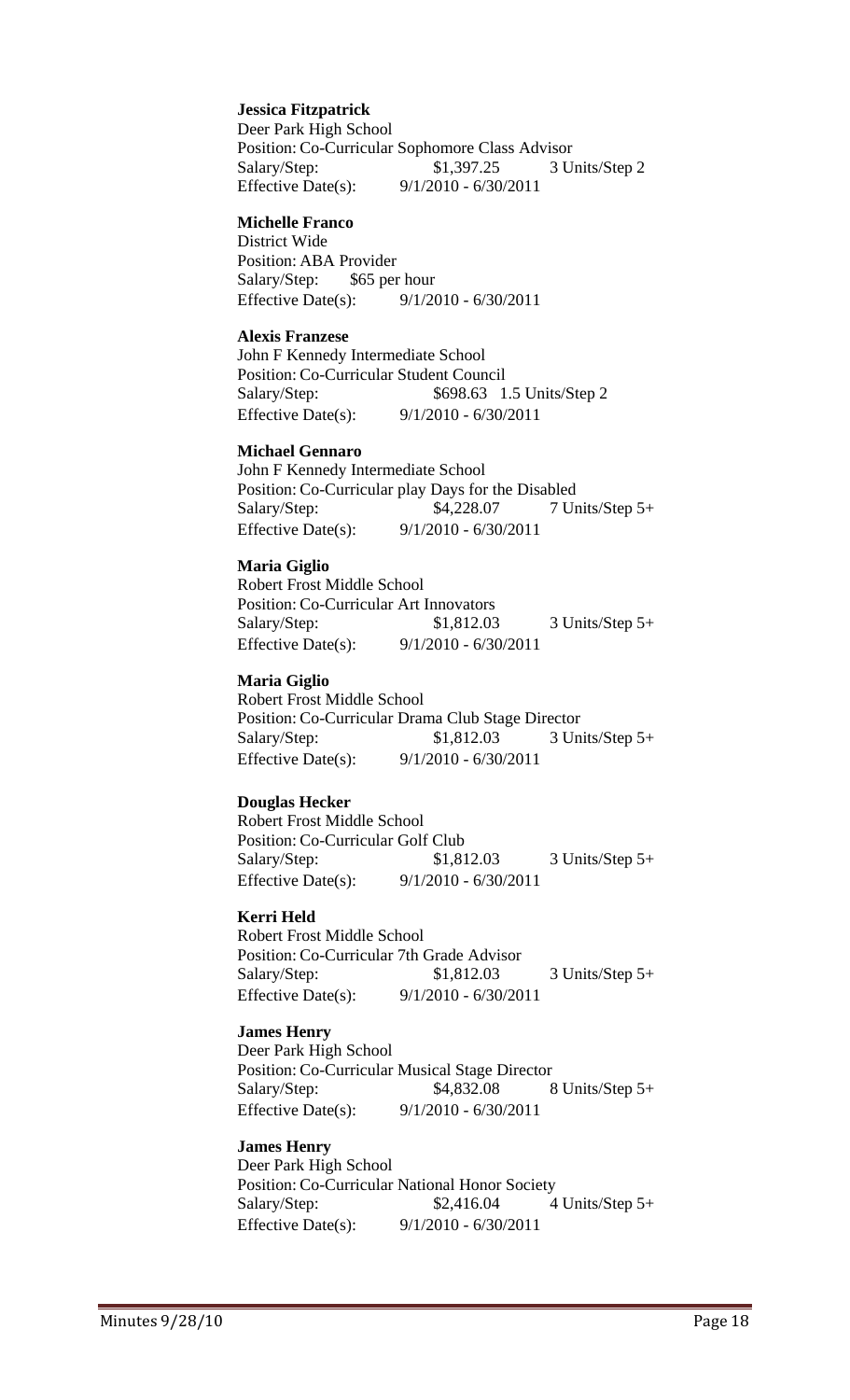**James Henry** Deer Park High School Position: Co-Curricular Talent Showcase Director Salary/Step: \$1,208.02 2 Units/Step 5+ Effective Date(s): 9/1/2010 - 6/30/2011

#### **James Henry**

Deer Park High School Position: Co-Curricular Yearbook Salary/Step: \$5,436.09 9 Units/Step 5+ Effective Date(s): 9/1/2010 - 6/30/2011

#### **Barbara Hosking**

John F Kennedy Intermediate School Position: Co-Curricular Story Hour Club Salary/Step: \$1,812.03 3 Units/ Step 5+ Effective Date(s): 9/1/2010 - 6/30/2011

#### **Christian Hrubes**

Out of District Position: Health Aide Salary/Step: \$3.25/hr stipend Effective Date(s): 9/7/2010 - 6/30/2011

#### **Jessica Kalisiewicz**

John F Kennedy Intermediate School Position: Co-Curricular Art/Literary Club Salary/Step:  $$931.50$  2 Units/Step 4 Effective Date(s): 9/1/2010 - 6/30/2011

#### **Caryn Kaplan**

John Quincy Adams School Position: Co-Curricular Fitness Club Salary/Step: \$1,397.25 3 Units/Step 1 Effective Date(s): 9/1/2010 - 6/30/2011

#### **Andrea Karousis**

Robert Frost Middle School Position: Co-Curricular Math Coach Salary/Step: \$3,020.05 5 Units/Step 5+ Effective Date(s): 9/1/2010 - 6/30/2011

#### **Heather Kelly**

Deer Park High School Position: Co-Curricular International Culture Club Salary/Step: \$465.75 1 Unit/Step 2 Effective Date(s): 9/1/2010 - 6/30/2011

#### **Aminia Kennedy**

Robert Frost Middle School Position: Co-Curricular Step Squad Salary/Step: \$1,812.03 3 Units/Step 5 Effective Date(s): 9/1/2010 - 6/30/2011

#### **Joanne King**

May Moore School Position: Health Aide Salary/Step: \$3.25/hr stipend Effective Date(s): 9/7/2010 - 6/30/2011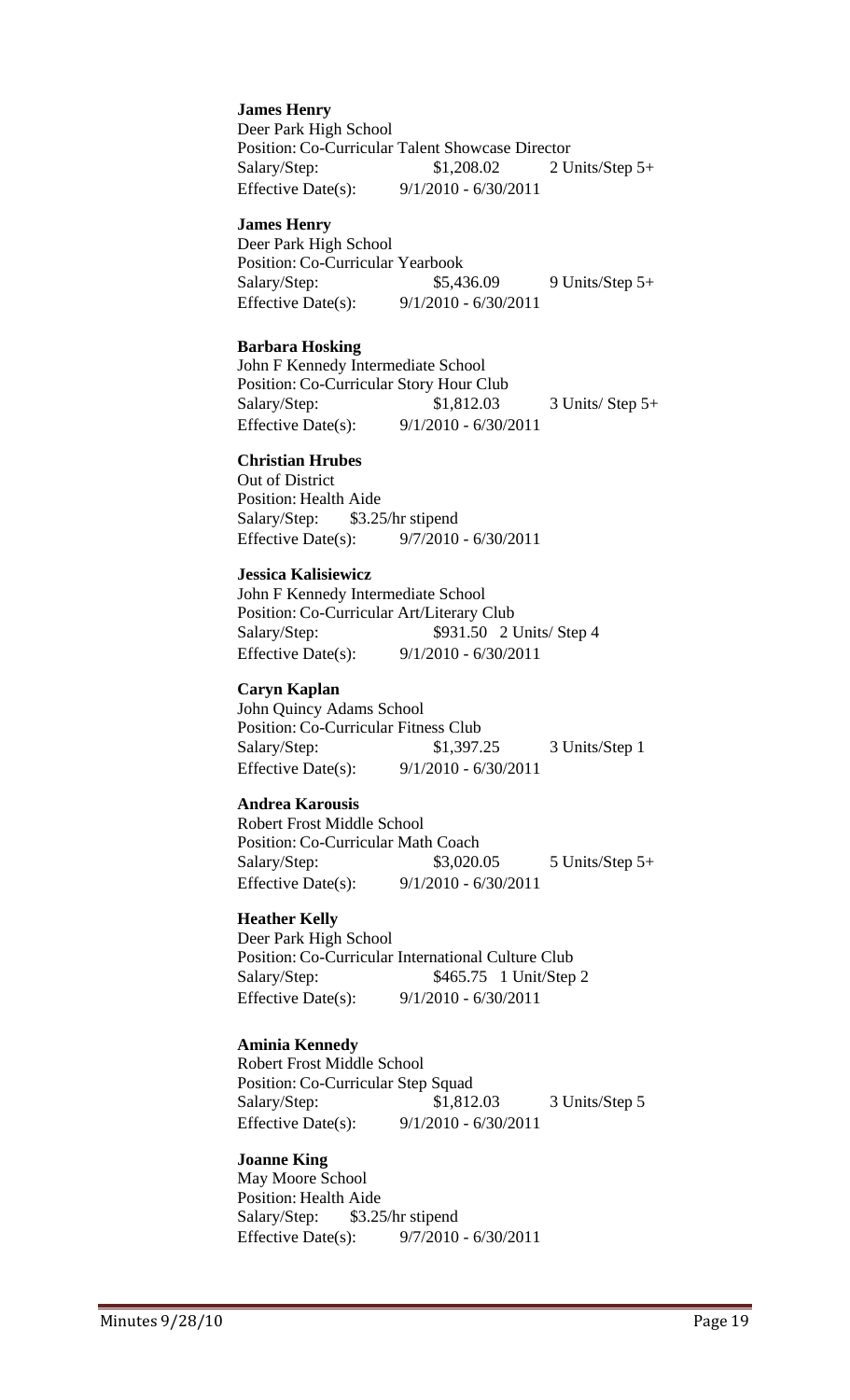#### **David Knuffke**

Deer Park High School Position: Co-Curricular Senior Class Advisor Salary/Step: \$3,624.06 6 Units/Step 5+ Effective Date(s): 9/1/2010 - 6/30/2011

#### **Youngsun Koh-Lee**

Robert Frost Middle School Position: Co-Curricular Chamber Ensemble (Chorus) Salary/Step: \$1,812.03 3 Units/Step 5+ Effective Date(s): 9/1/2010 - 6/30/2011

#### **Susan Kravitz**

Robert Frost Middle School Position: Co-Curricular Math Teams A&B Salary/Step: \$3,020.05 5 Units/Step 5+ Effective Date(s): 9/1/2010 - 6/30/2011

#### **Brian Kruger**

Deer Park High School Position: Co-Curricular Intramurals - Spring Salary/Step: \$1,812.03 3 Units/Step 5+ Effective Date(s): 9/1/2010 - 6/30/2011

#### **Brian Kruger**

Deer Park High School Position: Co-Curricular Student Activities Director Salary/Step: \$6,946.12 11.5 Units/Step 5+ Effective Date(s): 9/1/2010 - 6/30/2011

#### **Keri LaSalla**

John F Kennedy Intermediate School Position: Co-Curricular Intramurals Fall Salary/Step: \$1,812.03 3 Units/Step 5+ Effective Date(s): 9/1/2010 - 6/30/2011

#### **Keri LaSalla**

John F Kennedy Intermediate School Position: Co-Curricular Intramurals Winter Salary/Step: \$1,812.03 3 Units/Step 5+ Effective Date(s): 9/1/2010 - 6/30/2011

#### **Keri LaSalla**

John F Kennedy Intermediate School Position: Co-Curricular Intramurals Spring Salary/Step: \$1,812.03 3 Units/Step 5+ Effective Date(s): 9/1/2010 - 6/30/2011

#### **Michael Livorno**

Robert Frost Middle School Position: Co-Curricular Jazz Band Salary/Step: \$1,812.03 3 Units/Step 5+ Effective Date(s): 9/1/2010 - 6/30/2011

#### **Kristen M. Lomardo**

John F Kennedy Intermediate School Position: Co-Curricular Student Council Salary/Step: \$698.63 1.5 Units/Step 2 Effective Date(s): 9/1/2010 - 6/30/2011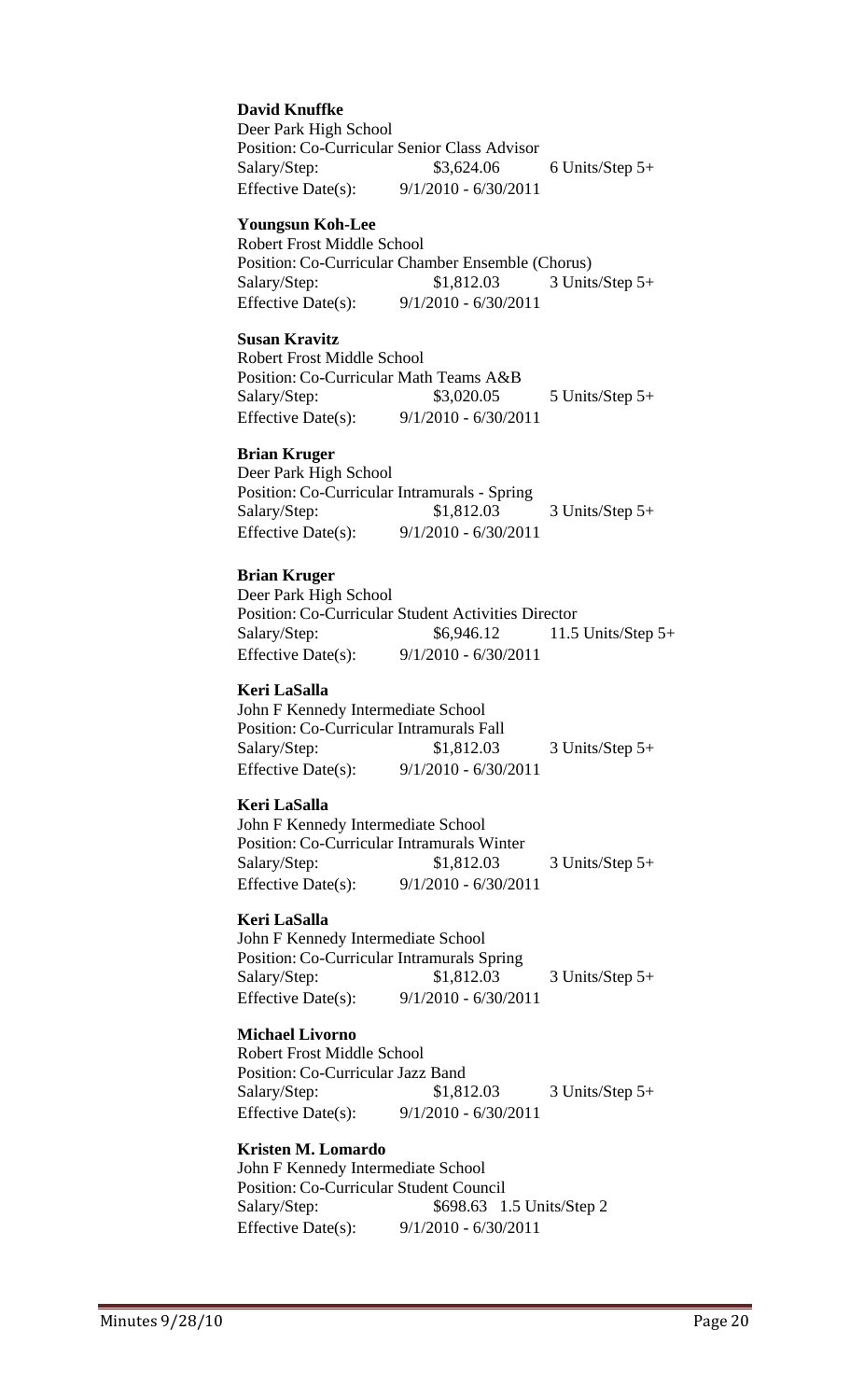#### **Kristen Lombardo**

Deer Park High School Position: Co-Curricular Chamber Ensemble (Chorus) Salary/Step: \$2,718.05 4.5 Units/Step 5+ Effective Date(s): 9/1/2010 - 6/30/2011

#### **Kristen Lombardo**

Deer Park High School Position: Co-Curricular Asst. Musical Stage Director Salary/Step: \$3,020.05 5 Units/Step 5+ Effective Date(s): 9/1/2010 - 6/30/2001

#### **Catherine Lubrano**

John F Kennedy Intermediate School Position: Co-Curricular Chorus (4th & 5th grade) Salary/Step: \$4,832.08 8 Units/Step 5+ Effective Date(s): 9/1/2010 - 6/30/2011

#### **Catherine Lubrano**

John F Kennedy Intermediate School Position: Co-Curricular Chorus (3rd grade) Salary/Step: \$4,832.08 8 Units/Step 5+ Effective Date(s): 9/1/2010 - 6/30/2011

#### **Catherine Lubrano**

May Moore School Position: Co-Curricular Music Club Salary/Step: \$1,812.03 3 Units/Step 5+ Effective Date(s): 9/1/2010 - 6/30/2011

#### **Seth Margolin**

Robert Frost Middle School Position: Co-Curricular National Jr. Honor Society Salary/Step: \$1,812.03 3 Units/Step 5+ Effective Date(s): 9/1/2010 - 6/30/2011

#### **Sarina Maros**

District Wide Position: ABA Provider Salary/Step: \$35 per hour Effective Date(s): 9/1/2010 - 6/30/2011

#### **Nicole McAdam**

John F Kennedy Intermediate School Position: Co-Curricular Musical Theater Club Salary/Step: \$931.50 2 Units/Step 3 Effective Date(s): 9/1/2010 - 6/30/2011

#### **John McCaffrey**

Deer Park High School Position: Co-Curricular Intramurals - Fall Salary/Step: \$1,812.03 3 Units/Step 5+ Effective Date(s): 9/1/2010 - 6/30/2011

#### **Lorraine McGill**

John F Kennedy Intermediate School Position: Co-Curricular Computer Club Salary/Step: \$1,812.03 3 Units/Step 5+ Effective Date(s): 9/1/2010 - 6/30/2011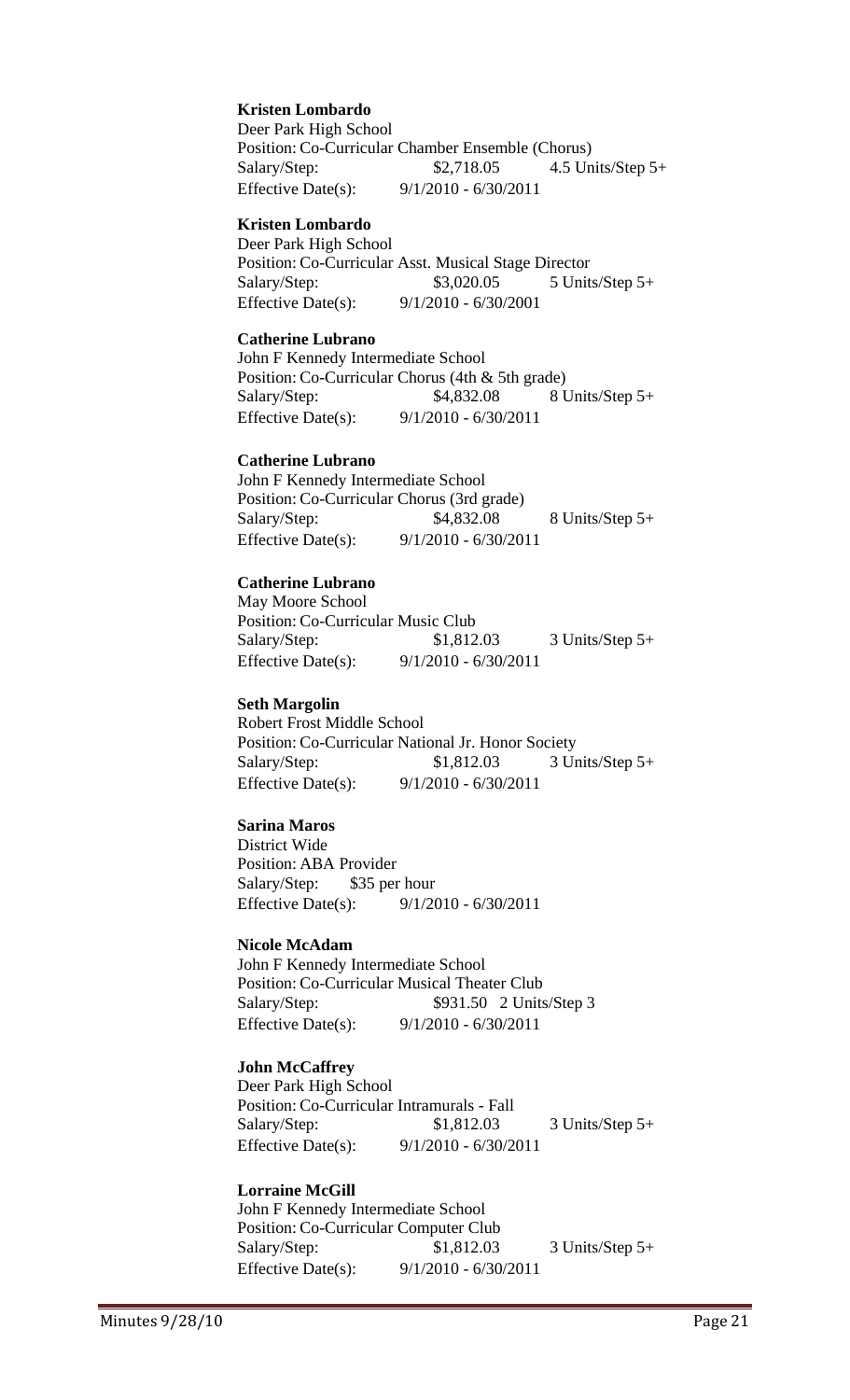**Gregory Menig** Deer Park High School Position: Co-Curricular Extra Curr. Acct. Treasurer Salary/Step: \$4,832.02 8 Units/Step 5+ Effective Date(s): 9/1/2010 - 6/30/2011

#### **Gregory Menig**

Deer Park High School Position: Co-Curricular DECA Salary/Step: \$1,812.03 3 Units/Step 5+ Effective Date(s): 9/1/2010 - 6/30/2011

#### **Alexandros Mesimeris**

Deer Park High School Position: Co-Curricular Intramurals - Fall Salary/Step: \$1,812.03 3 Units/Step 5+ Effective Date(s): 9/1/2010 - 6/30/2011

#### **Dean Militello**

Robert Frost Middle School Position: Co-Curricular Fall Intramurals Salary/Step: \$1,812.03 3 Units/Step 5+ Effective Date(s): 9/1/2010 - 6/30/2011

#### **Dean Militello**

Robert Frost Middle School Position: Co-Curricular Winter Intramurals Salary/Step: \$1,812.03 3 Units/Step 5+ Effective Date(s): 9/1/2010 - 6/30/2011

#### **Dean Militello**

Robert Frost Middle School Position: Co-Curricular Spring Intramurals Salary/Step: \$1,812.03 3 Units/Step 5+ Effective Date(s): 9/1/2010 - 6/30/2011

#### **Krista Militello**

Deer Park High School Position: Co-Curricular Intramurals - Spring Salary/Step: \$1,812.03 3 Units/Step 5+ Effective Date(s): 9/1/2010 - 6/30/2011

#### **Kathy Miller**

Robert Frost Middle School Position: Co-Curricular 8th Grade Advisor Salary/Step: \$2,416.04 4 Units/Step 5+ Effective Date(s): 9/1/2010 - 6/30/2011

#### **Jenine Moran**

Deer Park High School Position: Co-Curricular Freshman Class Advisor Salary/Step: \$1,208.02 2 Units/Step 5+ Effective Date(s): 9/1/2010 - 6/30/2011

#### **Michael Moriarty**

Robert Frost Middle School Position: Co-Curricular Drama Club Director Salary/Step: \$2,416.04 4 Units/Step 5+ Effective Date(s): 9/1/2010 - 6/30/2011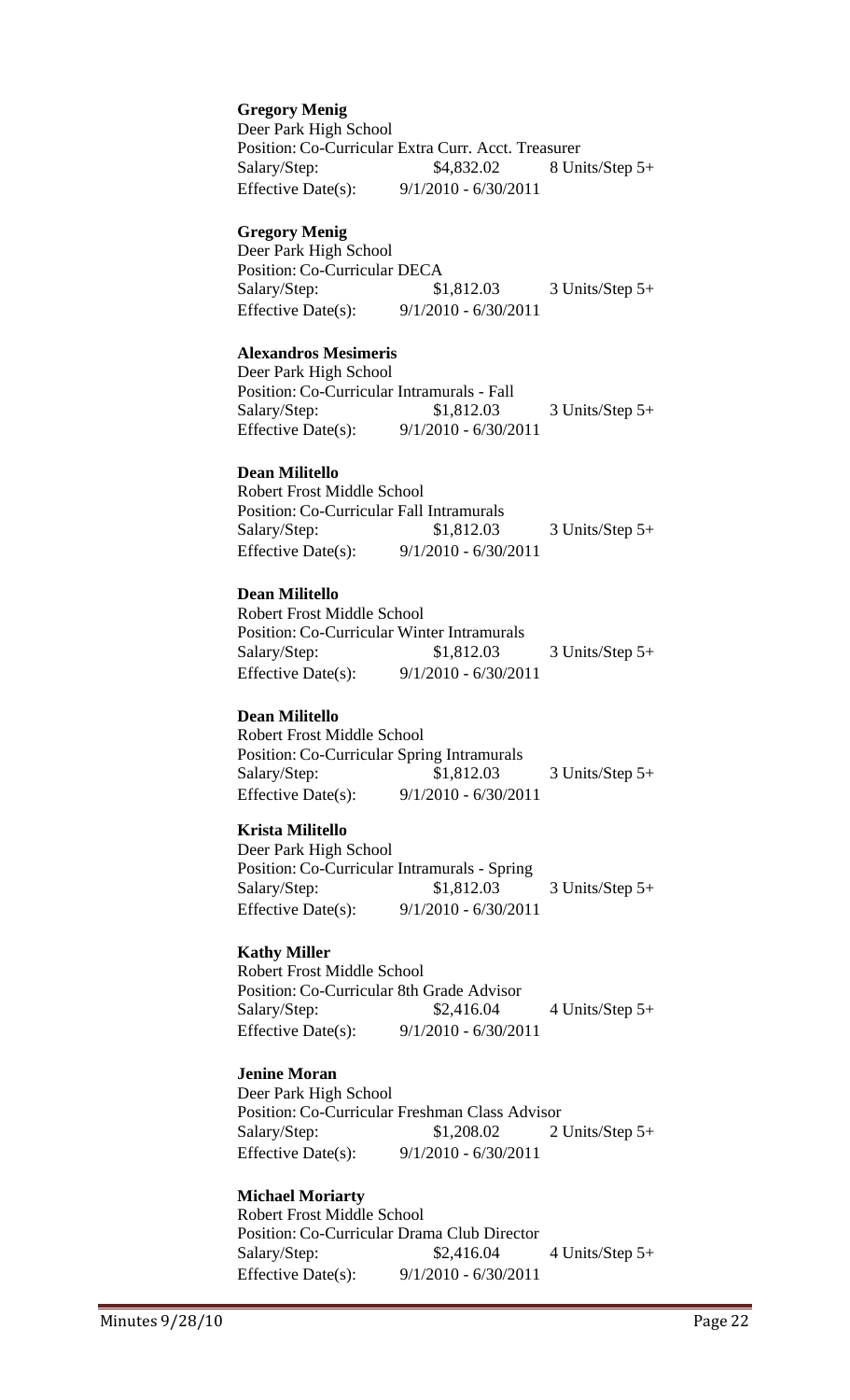**Michael Moriarty**

Deer Park High School Position: Co-Curricular Fall Play Director Salary/Step: \$4,832.08 8 Units/Step 5+ Effective Date(s): 9/1/2010 - 6/30/2011

#### **Joseph Mucci**

John F Kennedy Intermediate School Position: Co-Curricular Art/Literary Club Salary/Step: \$1,208.02 2 Units/Step 5+ Effective Date(s): 9/1/2010 - 6/30/2011

#### **Christine Murphy**

Deer Park High School Position: Co-Curricular Newspaper Club Salary/Step: \$2,416.04 4 Units/Step 5+ Effective Date(s): 9/1/2010 - 6/30/2011

#### **Matthew Murphy**

Deer Park High School Position: Co-Curricular Academic Team Advisor Salary/Step: \$2,328.75 5 Units/Step 4 Effective Date(s): 9/1/2010 - 6/30/2011

#### **Rita Murphy**

Deer Park High School Position: Co-Curricular Art Club Salary/Step: \$1,812.03 3 Units/Step 5+ Effective Date(s): 9/1/2010 - 6/30/2011

#### **Holly Negron**

May Moore School Position: Health Aide Salary/Step: \$3.25/hr stipend Effective Date(s): 9/7/2010 - 6/30/2011

#### **J. Scott Newman**

Robert Frost Middle School Position: Co-Curricular Chess & Mind Challenges Salary/Step: \$1,812.03 3 Units/Step 5+ Effective Date(s): 9/1/2010 - 6/30/2011

#### **Louis Nicolosi**

John F Kennedy Intermediate School Position: Co-Curricular Advanced Band Salary/Step: \$4,832.08 8 Units/Step 5+ Effective Date(s): 9/1/2010 - 6/30/2011

#### **Lori Palopoli**

John F Kennedy Intermediate School Position: Co-Curricular Audio Visual Assistant Salary/Step: \$3,020.50 5 Units/Step 5 Effective Date(s): 9/1/2010 - 6/30/2011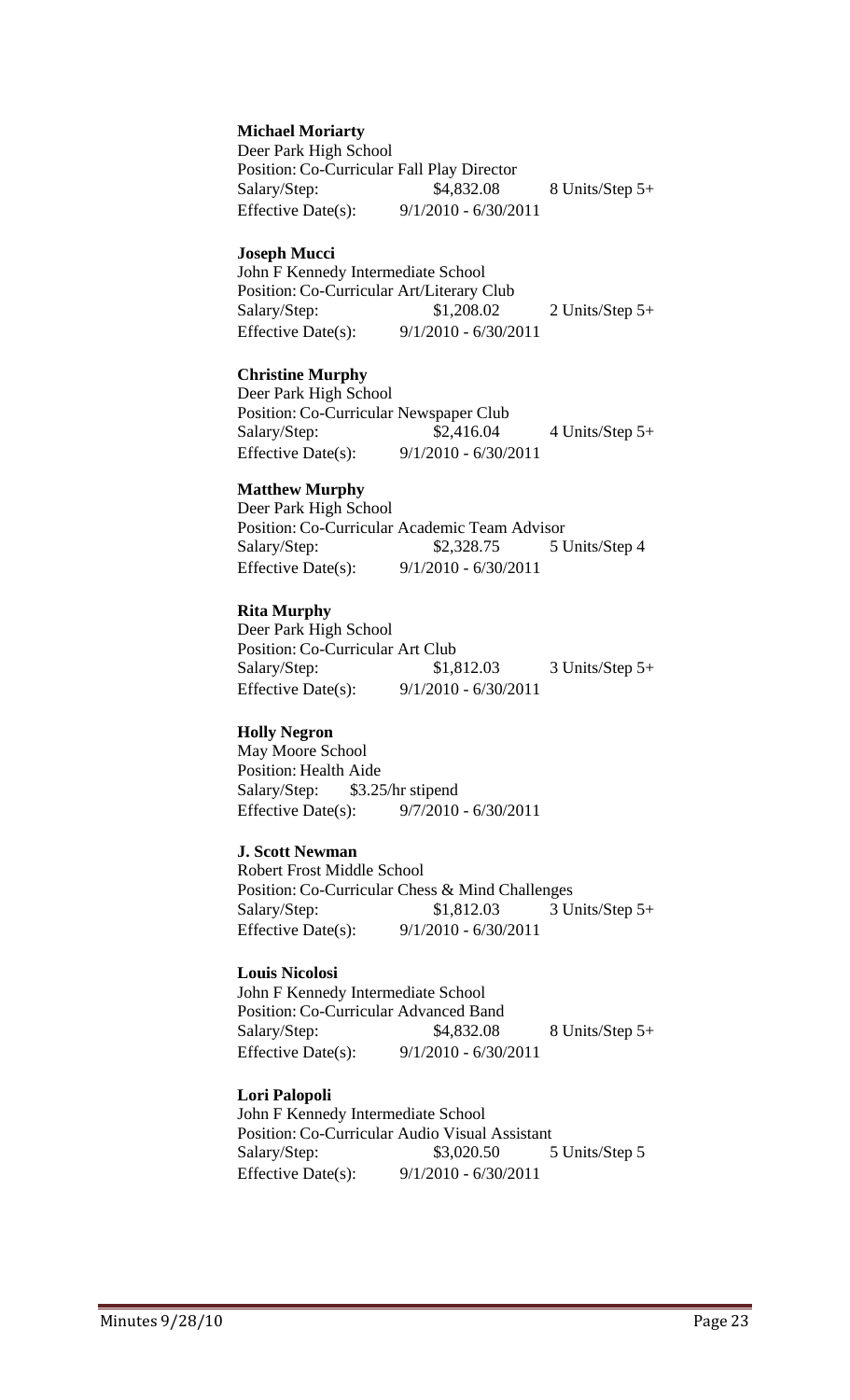#### **Lori Palopoli**

John F Kennedy Intermediate School Position: Co-Curricular Musical Theater Club Salary/Step: \$1,208.02 2 Units/ Step 5 Effective Date(s): 9/1/2010 - 6/30/2011

#### **Susan Pannell**

Robert Frost Middle School Position: Co-Curricular Internet Club Salary/Step: \$1,812.03 3 Units/Step 5+ Effective Date(s): 9/1/2010 - 6/30/2011

#### **Margaret Pereira**

Deer Park High School Position: Co-Curricular World of Difference Salary/Step: \$1,397.25 3 Units/Step 2 Effective Date(s): 9/1/2010 - 6/30/2011

#### **Holly Pizzonia**

Deer Park High School Position: Co-Curricular Math Team Salary/Step: \$2,328.75 5 Units/Step 1 Effective Date(s): 9/1/2010 - 6/30/2011

#### **Melissa Price**

John F Kennedy Intermediate School Position: Co-Curricular Variety/Talent Show Salary/Step: \$465.75 1 Unit/Step 3 Effective Date(s): 9/1/2010 - 6/30/2011

#### **John Rafferty**

Robert Frost Middle School Position: Co-Curricular Social Studies Club Salary/Step: \$1,812.03 3 Units/Step 5+ Effective Date(s): 9/1/2010 - 6/30/2011

#### **Jason Ranghelli**

May Moore School Position: Co-Curricular Fitness Club Salary/Step: \$1,812.03 3 Units/Step 5+ Effective Date(s): 9/1/2010 - 6/30/2011

#### **Jason Ranghelli**

John F Kennedy Intermediate School Position: Co-Curricular Science Enrichment Club Salary/Step: \$1,812.03 3 Units/ Step 5+ Effective Date(s): 9/1/2010 - 6/30/2011

#### **Luciana Restivo**

Deer Park High School Position: Co-Curricular Newspaper Club Salary/Step: \$1,863.00 4 Units/Step 2 Effective Date(s): 9/1/2010 - 6/30/2011

#### **JoAnn Romann**

John F Kennedy Intermediate School Position: Co-Curricular Garden Club Salary/Step: \$1,812.03 3 Units/Step 5+ Effective Date(s): 9/1/2010 - 6/30/2011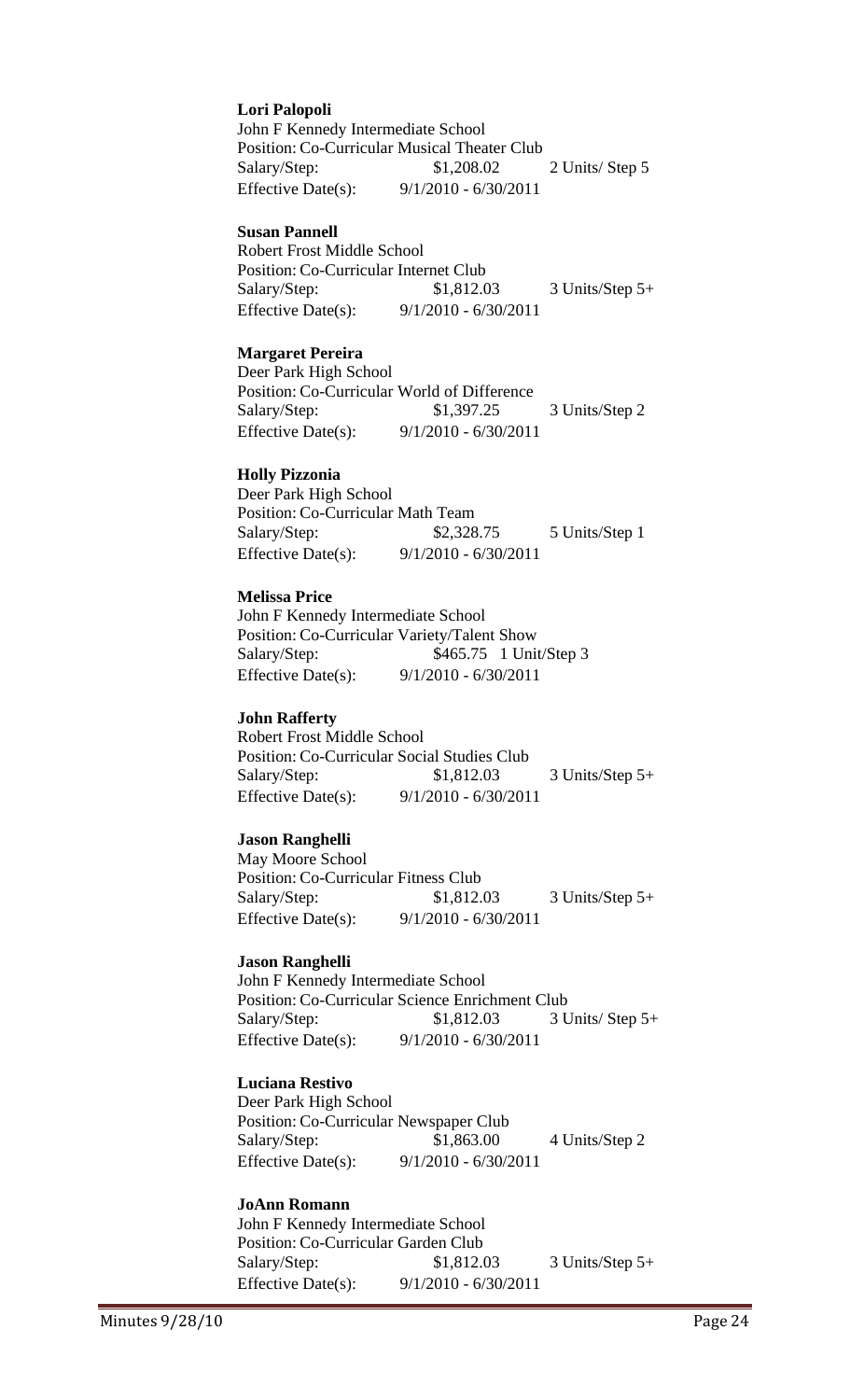#### **Gregg Romano**

John F Kennedy Intermediate School Position: Co-Curricular Cadet Band, 1/2 year Salary/Step: \$2,416.04 4 Units/Step 5+ Effective Date(s): 9/1/2010 - 6/30/2011

#### **Julianne Rotunno**

John F Kennedy Intermediate School Position: Co-Curricular Variety/Talent Show Salary/Step: \$465.75 1 Unit/Step 3 Effective Date(s): 9/1/2010 - 6/30/2011

#### **Maria Ryan**

John Quincy Adams School Position: Health Aide Salary/Step: \$3.25/hr stipend Effective Date(s): 9/7/2010 - 6/30/2011

#### **Anthony Saccone**

John F Kennedy Intermediate School Position: Co-Curricular Intramurals Winter Salary/Step: \$1,397.25 3 Units/Step 1 Effective Date(s): 9/1/2010 - 6/30/2011

#### **Lisa Saladino**

Robert Frost Middle School Position: Co-Curricular Chamber Ensemble (Orchestra) Salary/Step: \$1,397.25 3 Units/Step 1 Effective Date(s): 9/1/2010 - 6/30/2011

#### **Lila Schmitt**

Deer Park High School Position: Co-Curricular Winter Play Director Salary/Step: \$4,832.08 8 Units/Step 5+ Effective Date(s): 9/1/2010 - 6/30/2011

#### **Jodi Simet**

John F Kennedy Intermediate School Position: Co-Curricular Let's Make a Difference Salary/Step: \$465.75 1 Unit/Step 1 Effective Date(s): 9/1/2010 - 6/30/2011

#### **Noel Skelton**

Deer Park High School Position: Co-Curricular Cornerstone Salary/Step: \$1,812.03 3 Units/Step 5+ Effective Date(s): 9/1/2010 - 6/30/2011

#### **Kristen Small**

Deer Park High School Position: Co-Curricular Sophomore Class Advisor Salary/Step: \$1,397.25 3 Units/Step 2 Effective Date(s): 9/1/2010 - 6/30/2011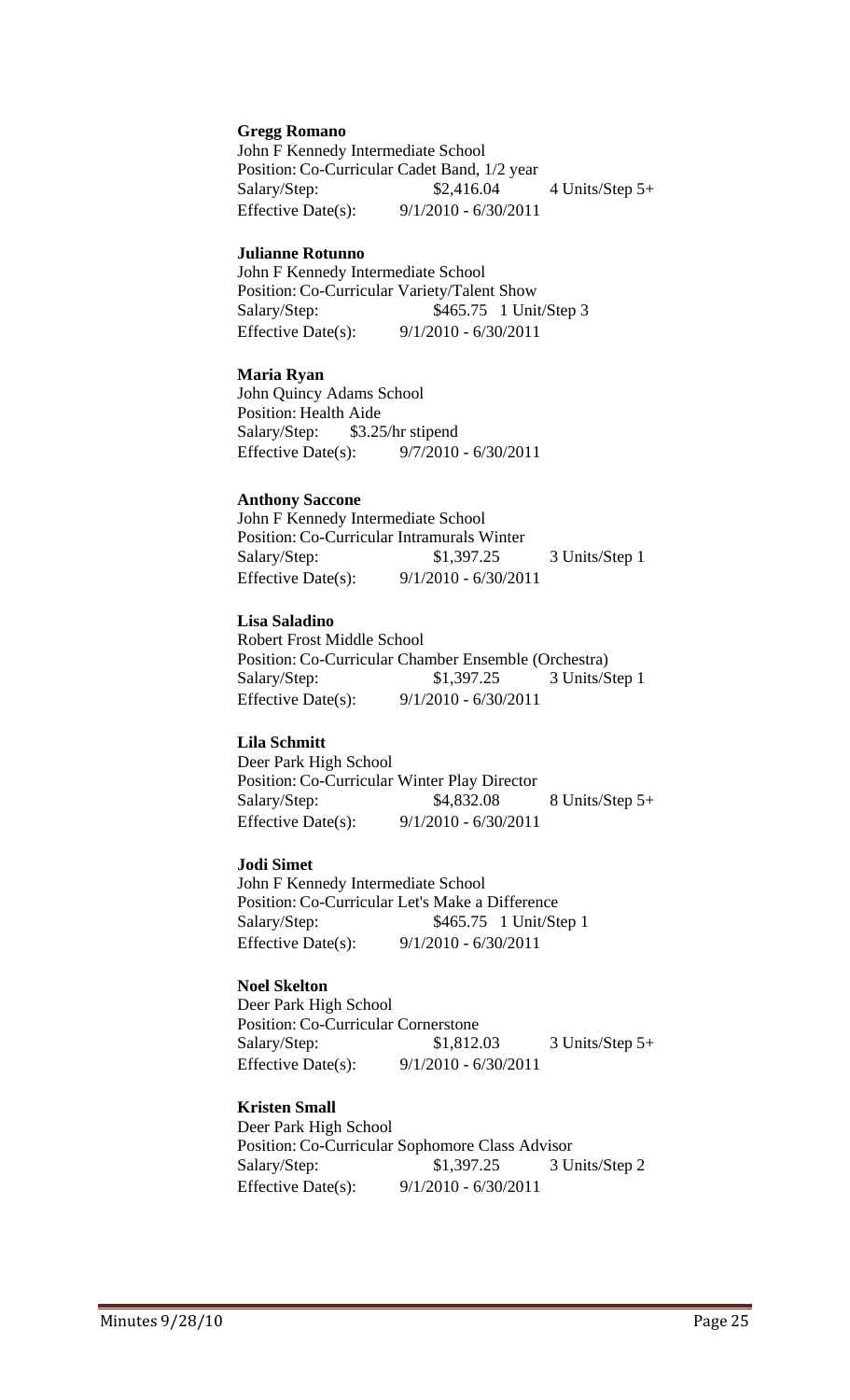**Ted Smirlis** Deer Park High School Position: Co-Curricular Robotics Advisor Salary/Step: \$2,328.75 5 Units/Step 3 Effective Date(s): 9/1/2010 - 6/30/2011

#### **Kristen Smith**

Deer Park High School Position: Co-Curricular Kickline Advisor Salary/Step: \$6,040.10 10 Units/Step 2 Effective Date(s): 9/1/2010 - 6/30/2011

#### **Lisa Smith**

Robert Frost Middle School Position: Co-Curricular Fall Intramurals Salary/Step: \$1,812.03 3 Units/Step 5+ Effective Date(s): 9/1/2010 - 6/30/2011

#### **Lisa Smith**

Robert Frost Middle School Position: Co-Curricular Winter Intramurals Salary/Step: \$1,812.03 3 Units/Step 5+ Effective Date(s): 9/1/2010 - 6/30/2011

#### **Lisa Smith**

Robert Frost Middle School Position: Co-Curricular Spring Intramurals Salary/Step: \$1,812.03 3 Units/Step 5+ Effective Date(s): 9/1/2010 - 6/30/2011

#### **Matthew Spataro**

John Quincy Adams School Position: Co-Curricular Musical Productions Salary/Step: \$1,812.03 3 Units/Step 5+ Effective Date(s): 9/1/2010 - 6/30/2011

#### **Nancy Speruta**

Robert Frost Middle School Position: Co-Curricular School Store Advisor Salary/Step: \$1,208.02 2 Units/Step 5+ Effective Date(s): 9/1/2010 - 6/30/2011

#### **Jon Steigerwald**

Robert Frost Middle School Position: Co-Curricular Science & Environmental Club Salary/Step: \$1,397.25 3 Units/ Step 2 Effective Date(s): 9/1/2010 - 6/30/2011

#### **Margaret Sullivan**

John Quincy Adams School Position: Co-Curricular Newspaper Club Salary/Step: \$1,397.25 3 Units/Step 3 Effective Date(s): 9/1/2010 - 6/30/2011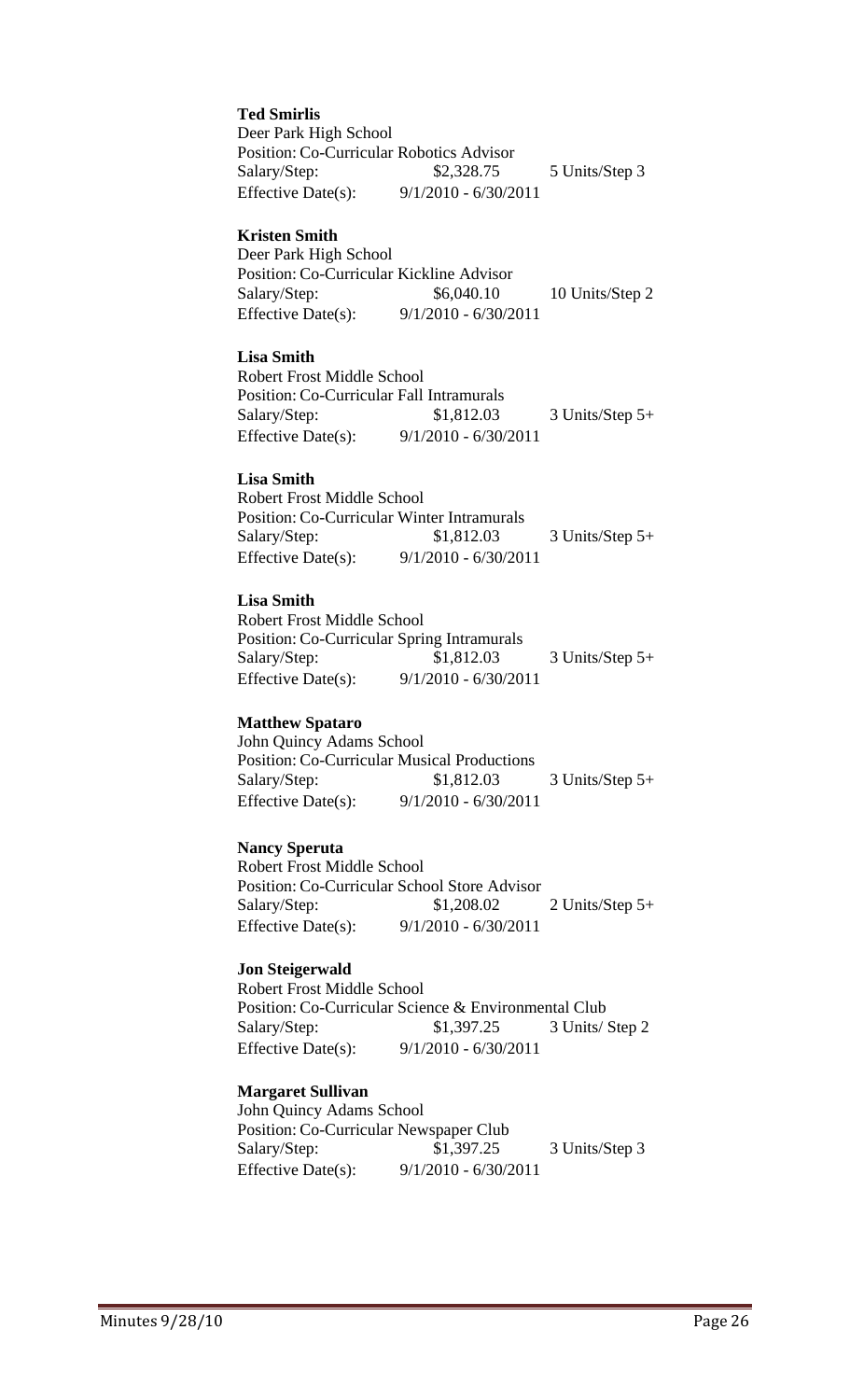**Scott Surdi**

Robert Frost Middle School Position: Co-Curricular LEGO League Advisor Salary/Step: \$1,208.02 2 Units/Step 5+ Effective Date(s): 9/1/2010 - 6/30/2011

#### **Scott Surdi**

Robert Frost Middle School Position: Co-Curricular Musical Theatre/Variety Show Tech Director Salary/Step: \$ 604.01 1 Unit/Step 5+ Effective Date(s): 9/1/2010 - 6/30/2011

#### **Scott Surdi**

Robert Frost Middle School Position: Co-Curricular Audio Visual Assistant Salary/Step: \$4,832.08 8 Units/Step 5+ Effective Date(s): 9/1/2010 - 6/30/2011

#### **Brian Tower**

Deer Park High School Position: Co-Curricular Varsity Leaders Club Salary/Step: \$1,812.03 3 Units/Step 5+ Effective Date(s): 9/1/2010 - 6/30/2011

#### **Kerri Troffa**

John F Kennedy Intermediate School Position: Co-Curricular Newspaper Club Salary/Step: \$2,794.50 6 Units/Step 1 Effective Date(s): 9/1/2010 - 6/30/2011

#### **Viviane Tzoumas**

Robert Frost Middle School Position: Co-Curricular Writer's Club Salary/Step: \$1,397.25 3 Units/Step 3 Effective Date(s): 9/1/2010 - 6/30/2011

#### **Denise Vadala**

John Quincy Adams School Position: Co-Curricular Art/Literature Club Salary/Step: \$1,812.03 3 Units/Step 5+ Effective Date(s): 9/1/2010 - 6/30/2011

#### **Melissa Vilardi**

Robert Frost Middle School Position: Co-Curricular Yearbook Salary/Step: \$1,812.03 3 Units/Step 5+ Effective Date(s): 9/1/2010 - 6/30/2011

#### **Melissa Vilardi**

Robert Frost Middle School Position: Co-Curricular Musical Theatre/Variety Show Director Salary/Step:  $$2,416.04$  4 Units/Step 5+ Effective Date(s): 9/1/2010 - 6/30/2011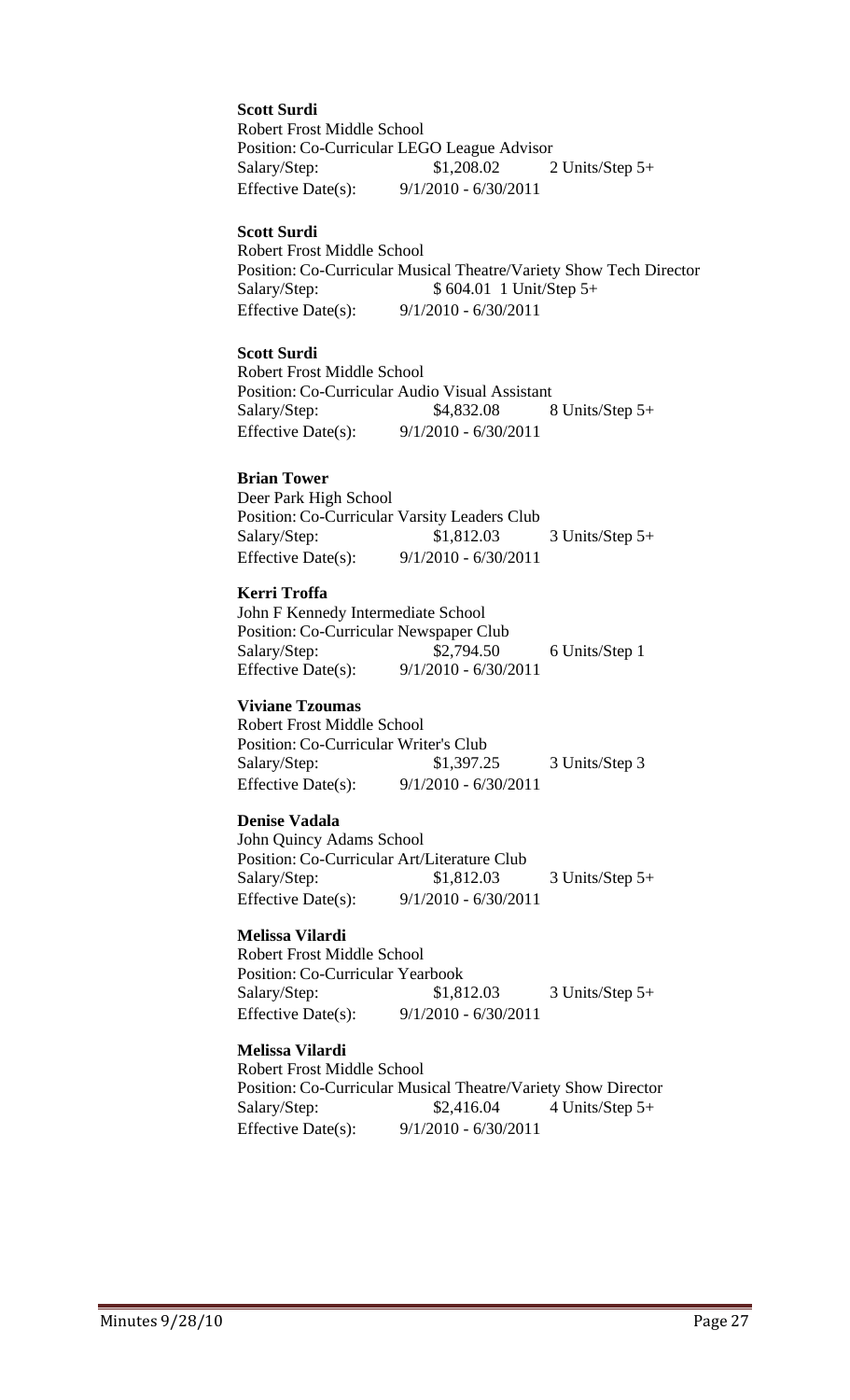**Kerry Walsh** Deer Park High School Position: Co-Curricular Student Council Advisor Salary/Step: \$3,726.00 8 Units/Step 4 Effective Date(s): 9/1/2010 - 6/30/2011

#### **Janet Werner**

Deer Park High School Position: Co-Curricular S.A.D.D. Salary/Step: \$1,812.03 3 Units/Step 5+ Effective Date(s): 9/1/2010 - 6/30/2011

#### **Jessica Yawney**

Deer Park High School Position: Co-Curricular Gay/Straight Alliance Salary/Step: \$1,397.25 3 Units/Step 1 Effective Date(s): 9/1/2010 - 6/30/2011

#### **Jennifer Zylberberg**

May Moore School Position: Co-Curricular Friday Falcons Salary/Step: \$1,397.25 3 Units/Step 3 Effective Date(s): 9/1/2010 - 6/30/2011

# **SCHEDULE 10/BP-707 – SCHEDULE OF BILLS PAYABLE**

| <b>FEDERAL FUND</b><br>TRUST & | #2          | 8/30/2010 | \$95,311.22    |
|--------------------------------|-------------|-----------|----------------|
| <b>AGENCY</b>                  | #2          | 8/30/2010 | \$497,927.62   |
| <b>GENERAL FUND</b>            | #4          | 8/30/2010 | \$1,209,651.59 |
| <b>WORKERS'</b>                | Daily Check |           |                |
| COMP.                          | Register    | 8/31/2010 | \$10,226.95    |
| <b>WORKERS'</b>                | Daily Check |           |                |
| COMP.                          | Register    | 8/31/2010 | \$5,546.00     |
| <b>WORKERS'</b>                | Daily Check |           |                |
| COMP.                          | Register    | 9/1/2010  | \$5,203.28     |
| <b>CAPITAL FUND</b>            | #4          | 9/7/2010  | \$2,381.42     |
| <b>FEDERAL FUND</b>            | #6          | 9/7/2010  | \$59,394.16    |
| <b>GENERAL FUND</b>            | #6          | 9/7/2010  | \$435,357.62   |
| <b>WORKERS'</b>                | Daily Check |           |                |
| COMP.                          | Register    | 9/13/2010 | \$7,411.54     |
| <b>WORKERS'</b>                | Daily Check |           |                |
| COMP.                          | Register    | 9/14/2010 | \$9,993.59     |
| <b>GENERAL FUND</b>            | #9          | 9/15/2010 | \$140,599.10   |
| <b>SHOOL LUNCH</b>             | #2          | 9/21/2010 | \$2,601.34     |
| <b>FEDERAL FUND</b>            | #7          | 9/21/2010 | \$271,263.47   |
| <b>GENERAL FUND</b>            | #8          | 9/21/2010 | \$224,684.05   |

# **SCHEDULE 10-E- 332 - EXPLANATION OF BUDGETARY TRANSFERS** #T4

# **SCHEDULE 10-F-162 - CONTRACT REPORT**

# **SCHEDULE 10-H-09 – HOME TEACHING (Reg & Spec. Ed) – (CONFIDENTIAL)**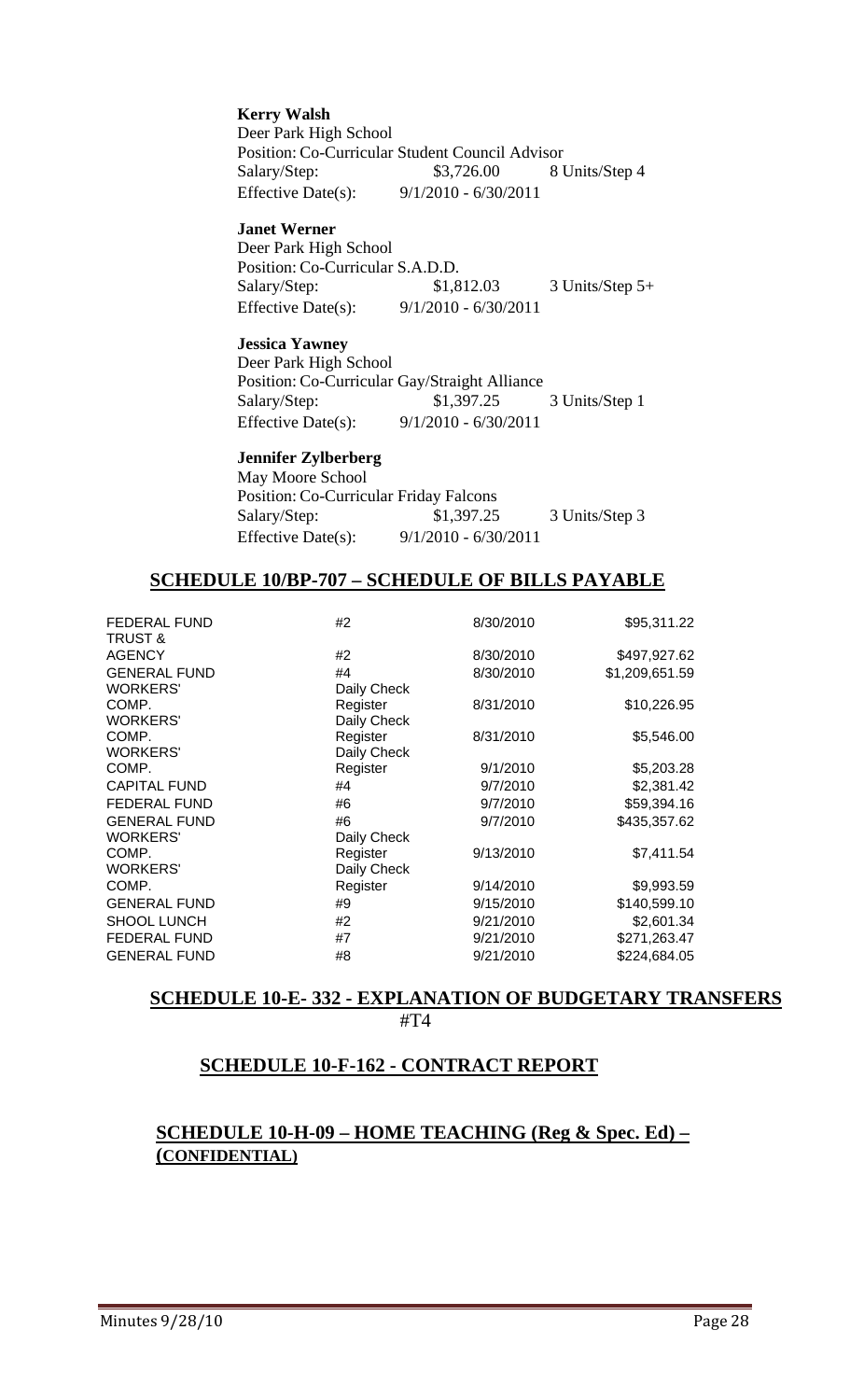# **SCHEDULE 10-S-09 – SPECIAL TRANSPORTATION -(CONFIDENTIAL)**

# **SCHEDULE 10-SE-09 – COMMITTEE RECOMMENDATIONS (CONFIDENTIAL)**

# **RECEIPT OF SCHEDULES**

*Upon a motion by Mr. Wilkinson, seconded by Mr. Rooney, the Board of Education unanimously approved the following receipt of schedules collectively:* 

# **SCHEDULE 10-A-377 – TREASURERS REPORT**

| <b>Statement of Revenues</b>      | General Fund -<br>Federal Fund -<br>School Lunch Fund - | August<br>August<br>August |
|-----------------------------------|---------------------------------------------------------|----------------------------|
| Treasurer's Report -              | August                                                  |                            |
| Cash Flow                         | July<br>August                                          |                            |
| <b>Check Listing of Numbers -</b> | September 2, 2010 - September 16, 2010                  |                            |

# **SCHEDULE 10-B-707 – APPROPRIATION BUDGET STATUS REPORT**

| <b>Appropriation Budget Status Report</b> | General Fund -<br>Capital -         | August<br>August | Regular<br>Bond |
|-------------------------------------------|-------------------------------------|------------------|-----------------|
|                                           | Federal Fund -<br>School Lunch Fund | August           |                 |
|                                           |                                     | August           |                 |
| Extra-Classroom Activities Funds          | August 2010 (High School)           |                  |                 |
| <b>Trial Balance</b>                      | June<br>July<br>August              |                  |                 |

# **DISCUSSION**

- Assessed Valuation and Tax Levy for 2010-2011 approved
- NYSHIP for volunteers more information at next meeting
- Guiding Principles Poster hung up in boardroom
- Email Protocol